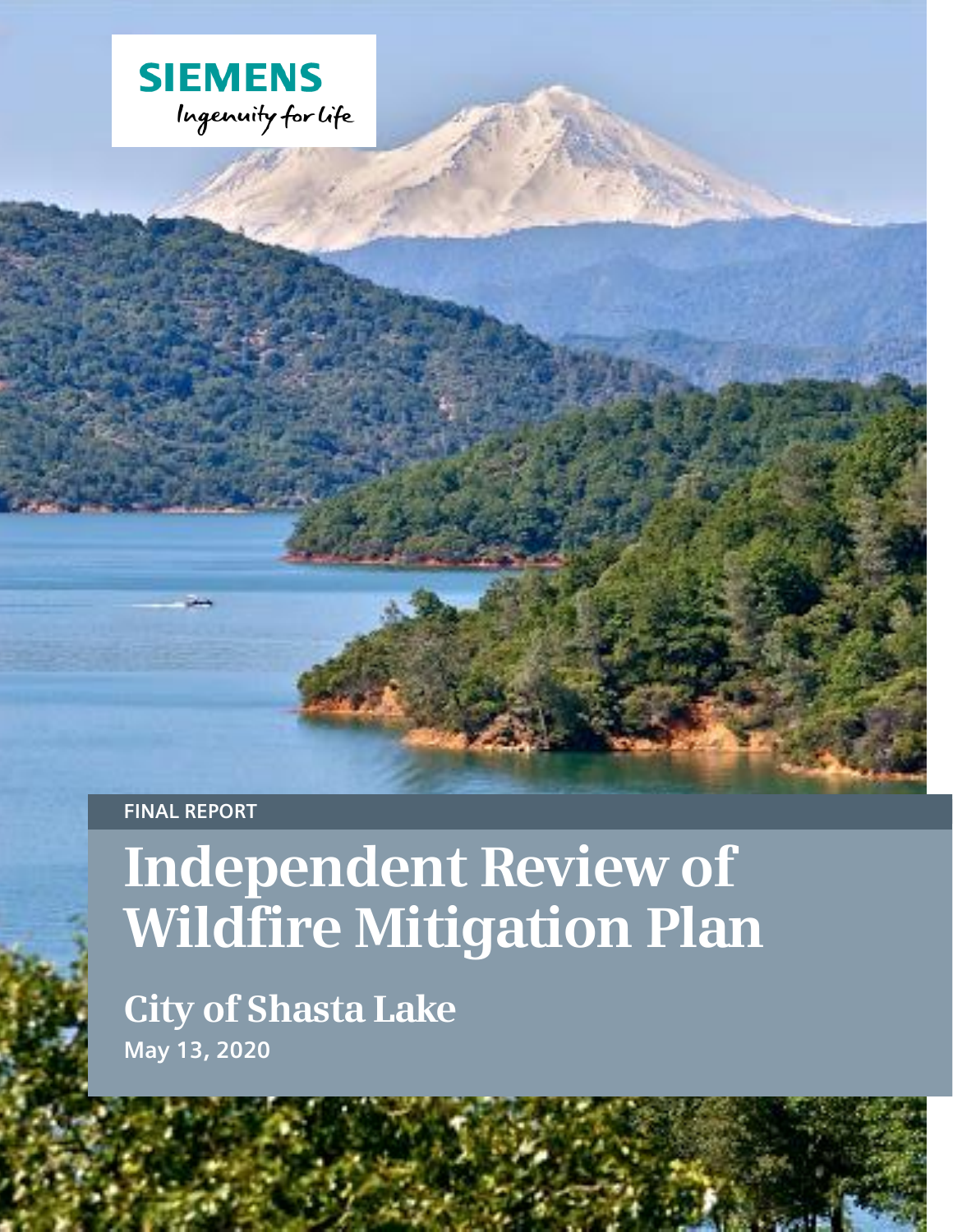This page intentionally left blank.

**Siemens Industry, Inc. Pace Global Energy Business Advisory** 12700 Fair Lakes Circle, Suite 250 Fairfax, Virginia 22033 USA Tel: +1 (703) 818-9100 [www.siemens.com](http://www.paceglobal.com/)

## **SIEMENS**

Copyright © 2020 Siemens Industry, Inc. All Rights Reserved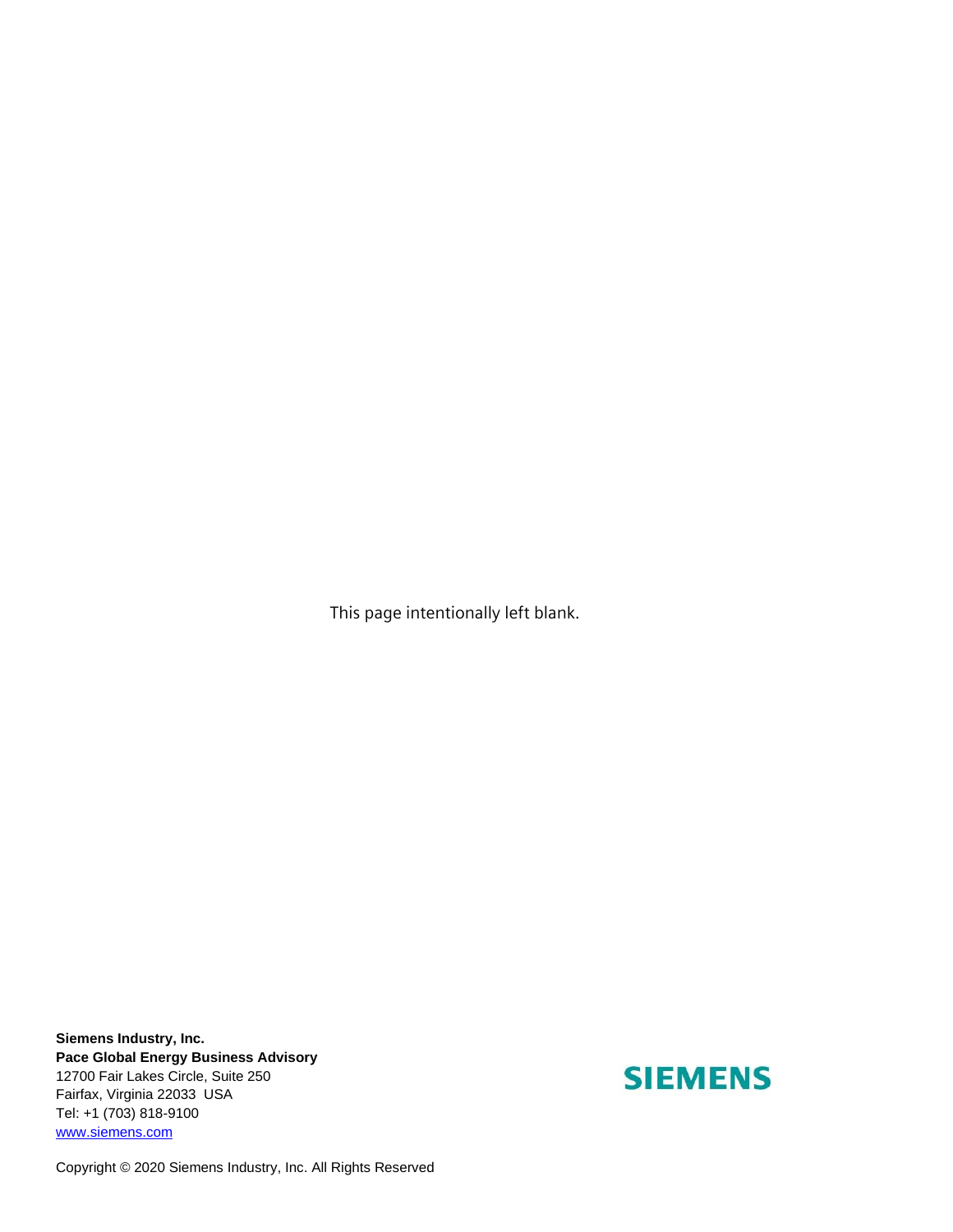## Table of Contents

| 1.          |     |       |                                                      |  |
|-------------|-----|-------|------------------------------------------------------|--|
| 2.          |     |       | Independent Review Requirements and Approach 5       |  |
|             | 2.1 |       |                                                      |  |
|             |     | 2.1.1 |                                                      |  |
|             |     | 2.1.2 |                                                      |  |
|             | 2.2 |       |                                                      |  |
|             | 2.3 |       |                                                      |  |
| 3.          |     |       |                                                      |  |
|             | 3.1 |       |                                                      |  |
|             |     | 3.1.1 |                                                      |  |
|             |     | 3.1.2 |                                                      |  |
|             |     | 3.1.3 |                                                      |  |
|             | 3.2 |       |                                                      |  |
| 4.          |     |       |                                                      |  |
|             | 4.1 |       |                                                      |  |
|             | 4.2 |       |                                                      |  |
|             | 4.3 |       |                                                      |  |
| Appendix A. |     |       | Statutory Compliance Review Results Table  22        |  |
| Appendix B. |     |       | Capability Maturity Model Analysis Results Table  25 |  |
| Appendix C. |     |       | Independent Review Consultant Experience  28         |  |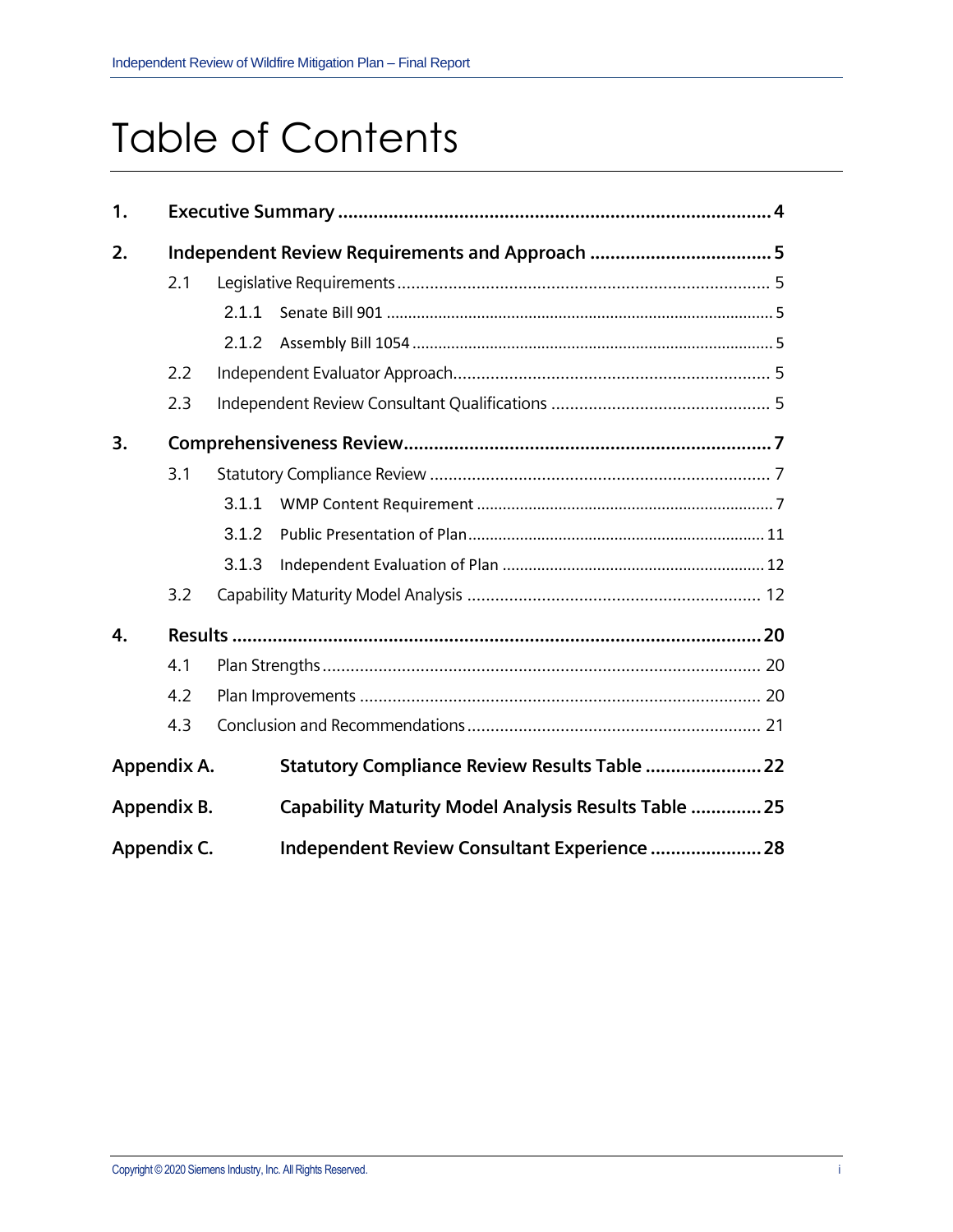## Table of Figures

| Exhibit 1 |  |  |  |  |
|-----------|--|--|--|--|
|-----------|--|--|--|--|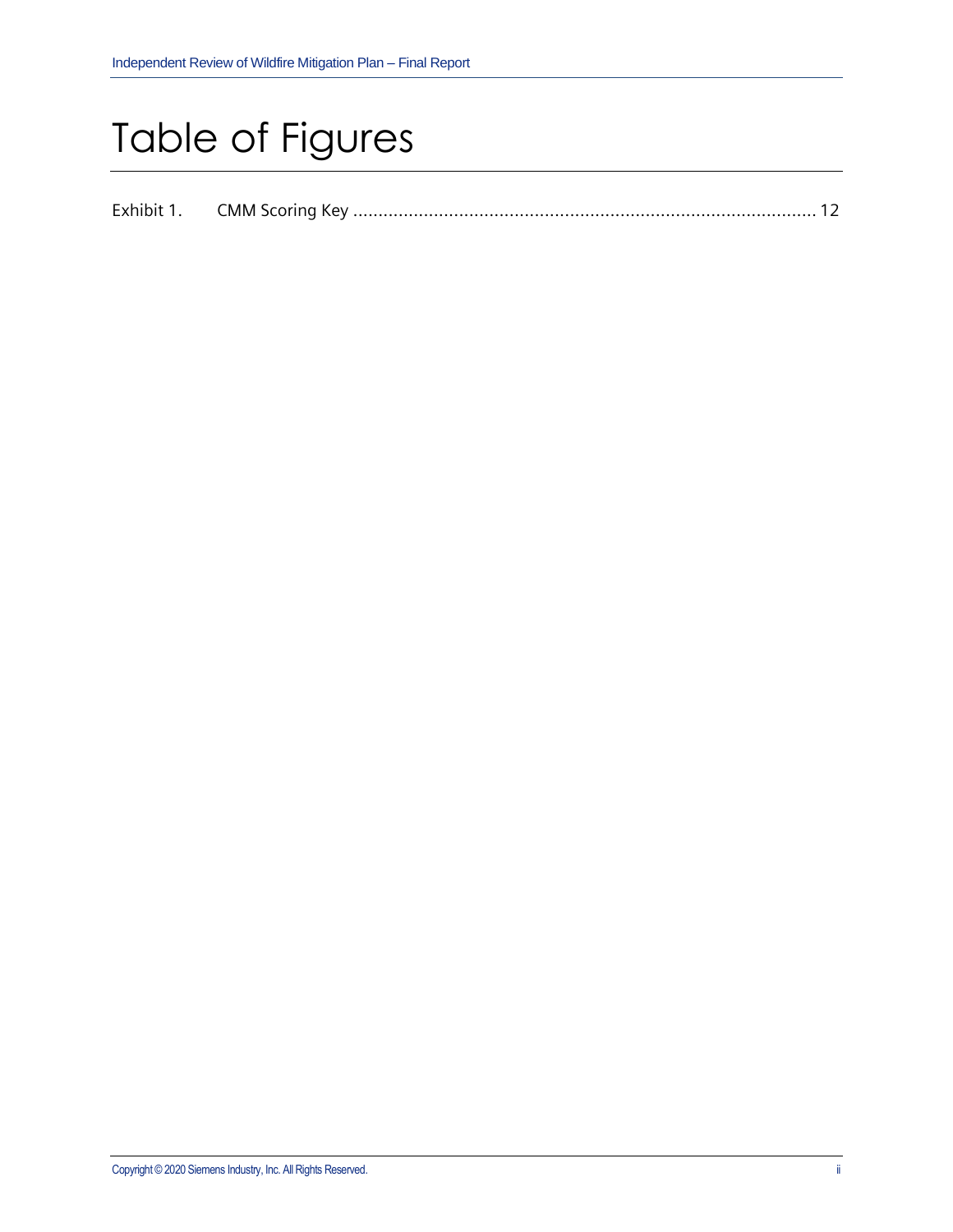# Legal Notice

This Report was produced Siemens Industry, Inc., Siemens Power Technology International, Energy Business Advisory ("Siemens EBA"), and is meant to be read as a whole and in conjunction with this disclaimer. Any use of this Report other than as a whole and in conjunction with this disclaimer is forbidden. Any use of this Report outside of its stated purpose without the prior written consent of Siemens EBA is forbidden. Except for its stated purpose, this Report may not be copied or distributed in whole or in part without Siemen EBA's prior written consent.

This Report and the information and statements herein are based in whole or in part on information obtained from various sources as of May 5, 2020. While Siemens EBA believes such information to be accurate, it makes no assurances, endorsements or warranties, express or implied, as to the validity, accuracy or completeness of any such information, any conclusions based thereon, or any methods disclosed in this Report. Siemens EBA assumes no responsibility for the results of any actions and inactions taken on the basis of this Report. By a party using, acting or relying on this Report, such party consents and agrees that Siemens EBA, its employees, directors, officers, contractors, advisors, members, affiliates, successors and agents shall have no liability with respect to such use, actions, inactions, or reliance.

This Report does contain some forward-looking opinions. Certain unanticipated factors could cause actual results to differ from the opinions contained herein. Forward-looking opinions are based on historical and/or current information that relate to future operations, strategies, financial results or other developments. Some of the unanticipated factors, among others, that could cause the actual results to differ include regulatory developments, technological changes, competitive conditions, new products, general economic conditions, changes in tax laws, adequacy of reserves, credit and other risks associated with the City of Shasta Lakes and/or other third parties, significant changes in interest rates and fluctuations in foreign currency exchange rates.

Further, certain statements, findings and conclusions in this Report are based on Siemens EBA's interpretations of various contracts. Interpretations of these contracts by legal counsel or a jurisdictional body could differ.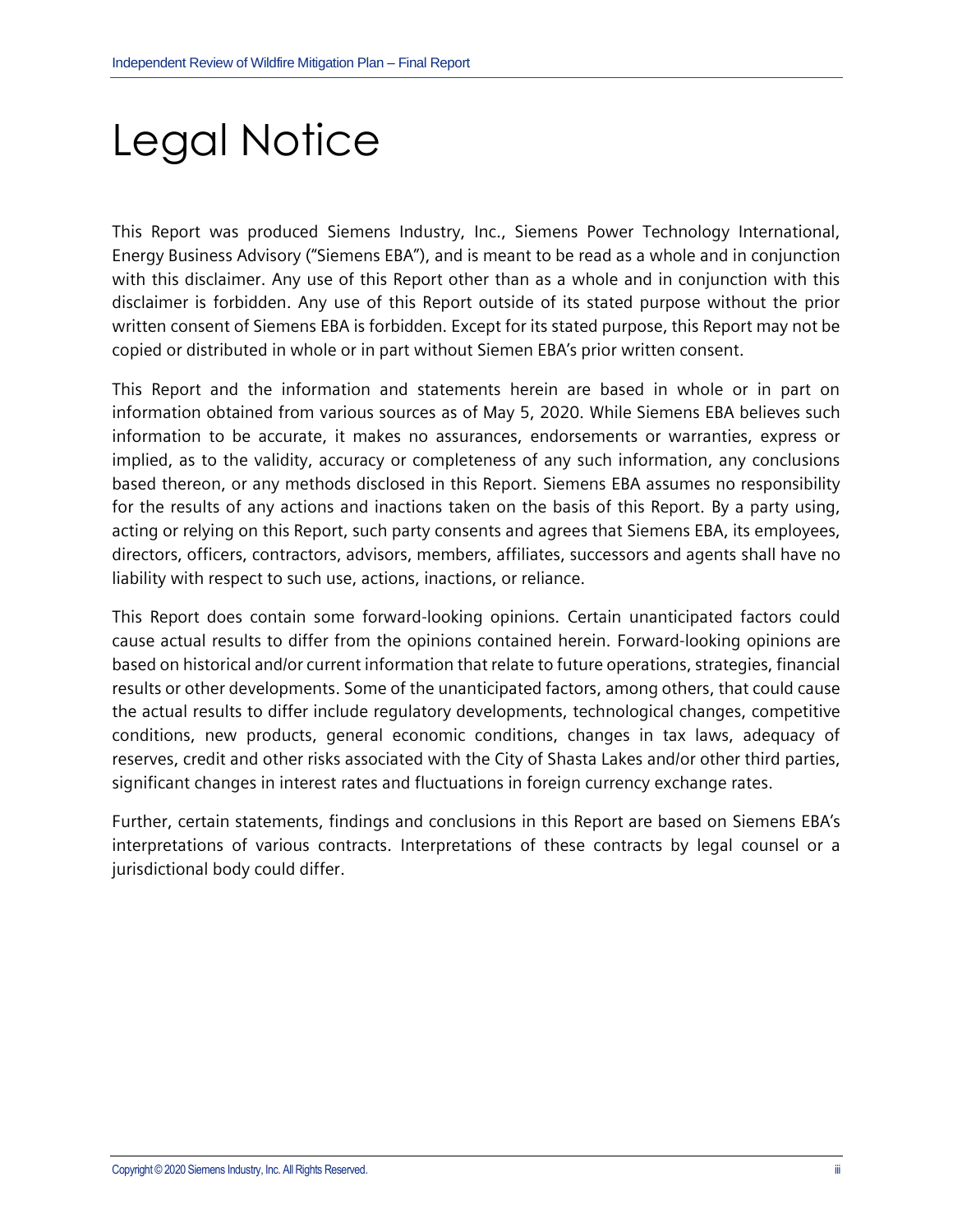# <span id="page-5-0"></span>1. Executive Summary

In response to Senate Bill (SB) 901 signed into law on September 21, 2018, The City of Shasta Lake ("the City") engaged Siemens Industry, Inc. ("Siemens") as the independent evaluator of its wildfire mitigation plan (WMP). SB 901 was codified into the California Public Utilities Code (PUC) Section 8387 for publicly owned utilities. In addition, the California PUC was updated on July 12, 2019 by assembly bill (AB) 1054, which created the California Wildfire Safety Advisory Board to advise and oversee wildfire mitigation plans.

Siemens was retained by the City to be the qualified independent evaluator of the WMP as stipulated under PUC Section 8387(c). As a result of the independent evaluation, this report was created and includes the following sections:

- Independent review requirements and approach
- Comprehensiveness review including:
	- − Statutory compliance review
	- − Capability maturity model analysis
- Summary of review results and WMP enhancement recommendations
- **Appendices**

The Siemens consulting team deems the City's wildfire mitigation plan to be comprehensive and complete and finds that the plan fulfills all requirements of the California PUC Section 8387.

The consultant team has listed recommendations i[n Section 4.3](#page-22-0) for recommended enhancements to future WMP versions.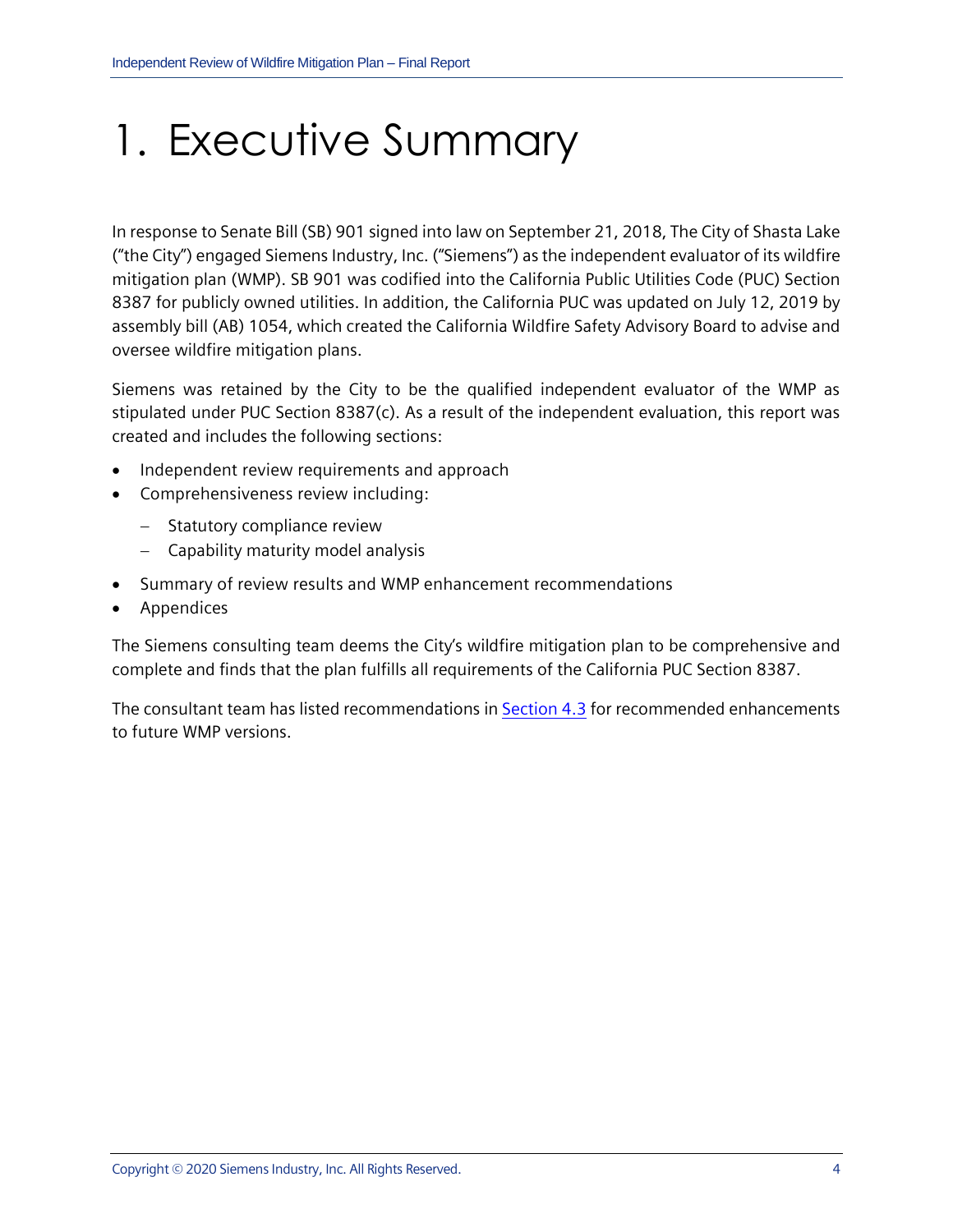# <span id="page-6-0"></span>2. Independent Review Requirements and Approach

### <span id="page-6-1"></span>2.1 Legislative Requirements

#### <span id="page-6-2"></span>2.1.1 Senate Bill 901

On August 31, 2018, the California Legislature passed Senate Bill (SB) 901 that requires electric utilities to prepare a WMP that should include each utility's strategies, protocols, and programs for wildfire mitigation and response. SB 901 requires each electric utility to prepare a WMP before January 1, 2020. The Public Utilities Code was consequently updated, and the requirements for publicly owned utilities were reflected in PUC Section 8387.

#### <span id="page-6-3"></span>2.1.2 Assembly Bill 1054

Assembly Bill (AB) 1054 was passed by California's state legislature upon findings and recommendations from the SB 901 Commission. AB 1054 establishes the State's Wildfire Safety Advisory Board to advise the Wildfire Safety Division at the California PUC. Publicly owned utilities shall submit their WMPs to the Wildfire Safety Advisory Board for review and recommendations by July 1 of each year starting in 2020. Publicly owned utilities are required to update their WMPs at least once every three years.

### <span id="page-6-4"></span>2.2 Independent Evaluator Approach

On November 5, 2019, the City Council adopted the First Annual WMP as required under SB 901.

Siemens was then retained by the City to be the qualified independent evaluator of the WMP as stipulated under PUC Section 8387(c). Siemens reviewed the plan in its entirety for comprehensiveness, including a statutory compliance review against the PUC Section 8387 requirements (see [Section 3.1](#page-8-1) and [Appendix A\)](#page-23-0) and a maturity analysis using a capability maturity model (CMM) framework (see [Section 3.2](#page-13-1) and [Appendix B\)](#page-26-0).

During the review, the Siemens team drew upon their knowledge of industry best practices in wildfire prevention and mitigation currently employed by peer utilities. The review results and recommendations were discussed with City Electrical Department staff and management and documented in this report (se[e Section 4](#page-21-0) for summary).

## <span id="page-6-5"></span>2.3 Independent Review Consultant Qualifications

Siemens conducted the WMP evaluation through its Power Technologies International ("PTI") Energy Business Advisory ("EBA") consulting group. Siemens PTI EBA's focus was on identifying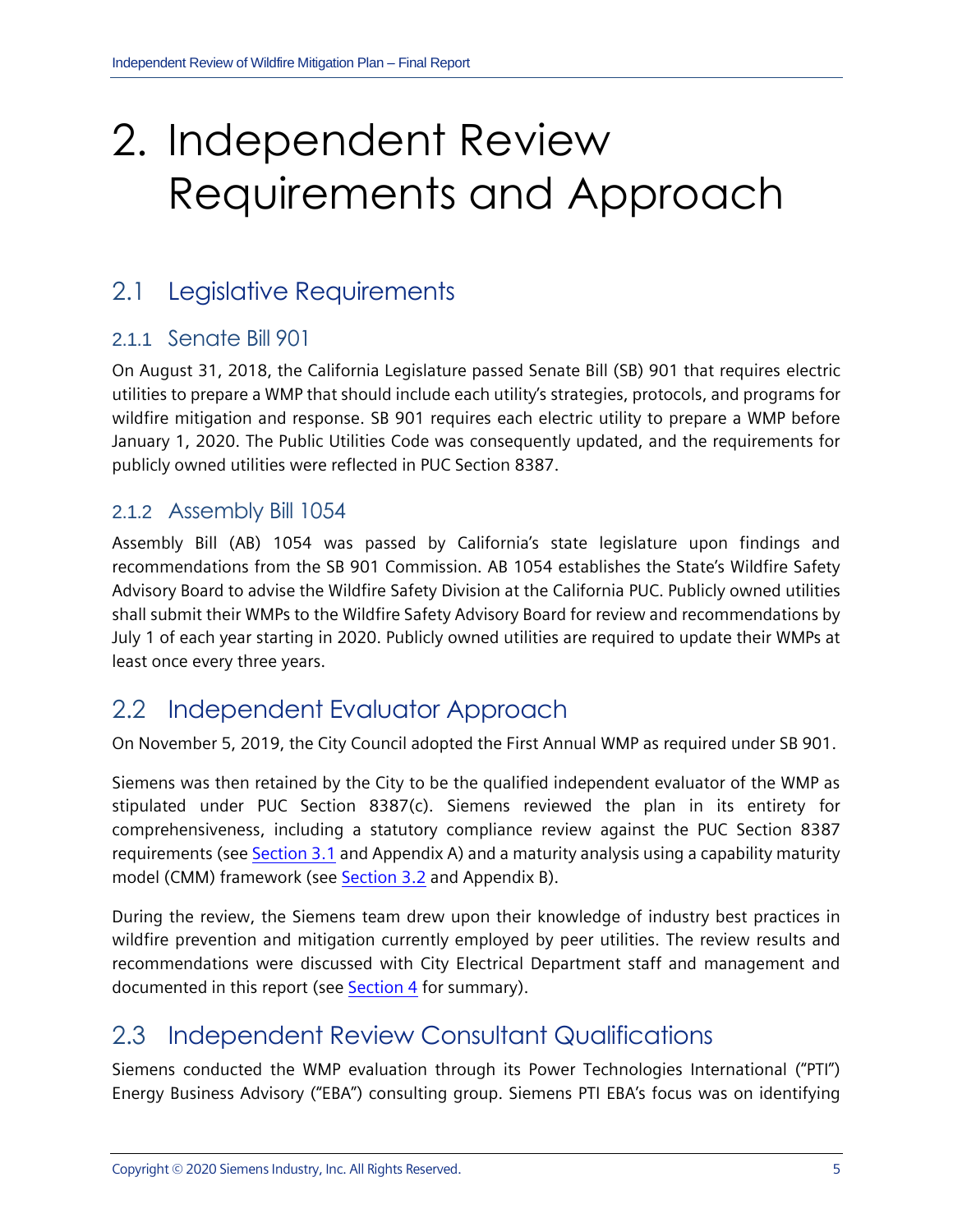and managing ignition point risks across the City's transmission and distribution resources. The assigned team provided expertise in operations, maintenance practices, vegetation management practices and standards, root cause analysis and risk management, regulatory requirements, compliance, and operational audits.

Siemens is a global energy business with 380,000 employees worldwide, providing a comprehensive range of power equipment, information systems, and services. Siemens has provided risk management services to the U.S. power industry for over twenty years. A sample list of prior projects is provided in [Appendix C.](#page-29-0)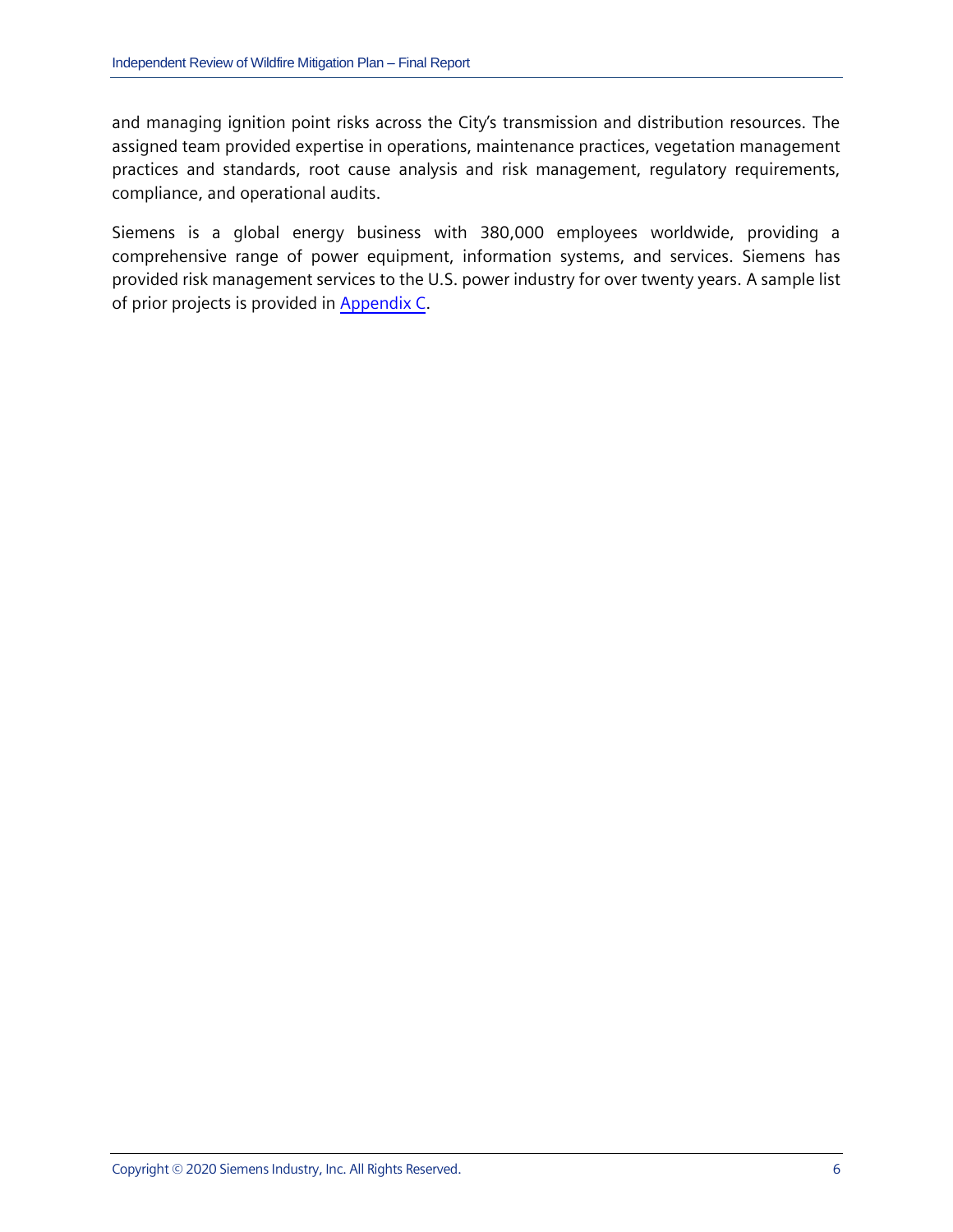# <span id="page-8-0"></span>3. Comprehensiveness Review

Siemens performed a rigorous independent evaluation which included a statutory compliance review and a WMP maturity analysis. Siemens found the City's WMP to be comprehensive and compliant with the statutes established through SB 901 and California PUC Section 8387. The results of the independent evaluation are discussed in this section.

### <span id="page-8-1"></span>3.1 Statutory Compliance Review

#### <span id="page-8-2"></span>3.1.1 WMP Content Requirement

PUC 8387(b).2 outlines the necessary WMP components for publicly owned utilities. Each PUC requirement was reviewed against the City's WMP to determine compliance and comprehensiveness.

The City's WMP contains the following sections, which are referenced throughout this report:

- I. Overview
- II. Objectives of the Wildfire Mitigation Plan
- III. Roles and Responsibilities
- IV. Wildfire Risks and Drivers
- V. Wildfire Preventative Strategies
- VI. Community Outreach and Public Awareness
- VII. Restoration of Service
- VIII. Evaluating of the Plan
- IX. Independent Auditor

The following headings each address a required WMP component and the description that follows provides evidence of how the City met each requirement in its WMP.

See [Appendix A](#page-23-0) for a summary table of the compliance review results presented below.

#### Responsible Parties – PUC 8387(b).2.A

The WMP must include the roles and responsibilities of all persons involved in executing the WMP.

The City's WMP Section III.A outlines the roles relevant to executing the WMP and the responsibilities under normal operation and emergency response. An organization chart, job descriptions and general responsibilities for the following roles are included: City Council, City Manager, Finance Director, Electric Utility Director, Assistant Electric Director, and Electric Operations Manager. The Electric Department's responsibilities related to fire prevention, response and investigation are also listed.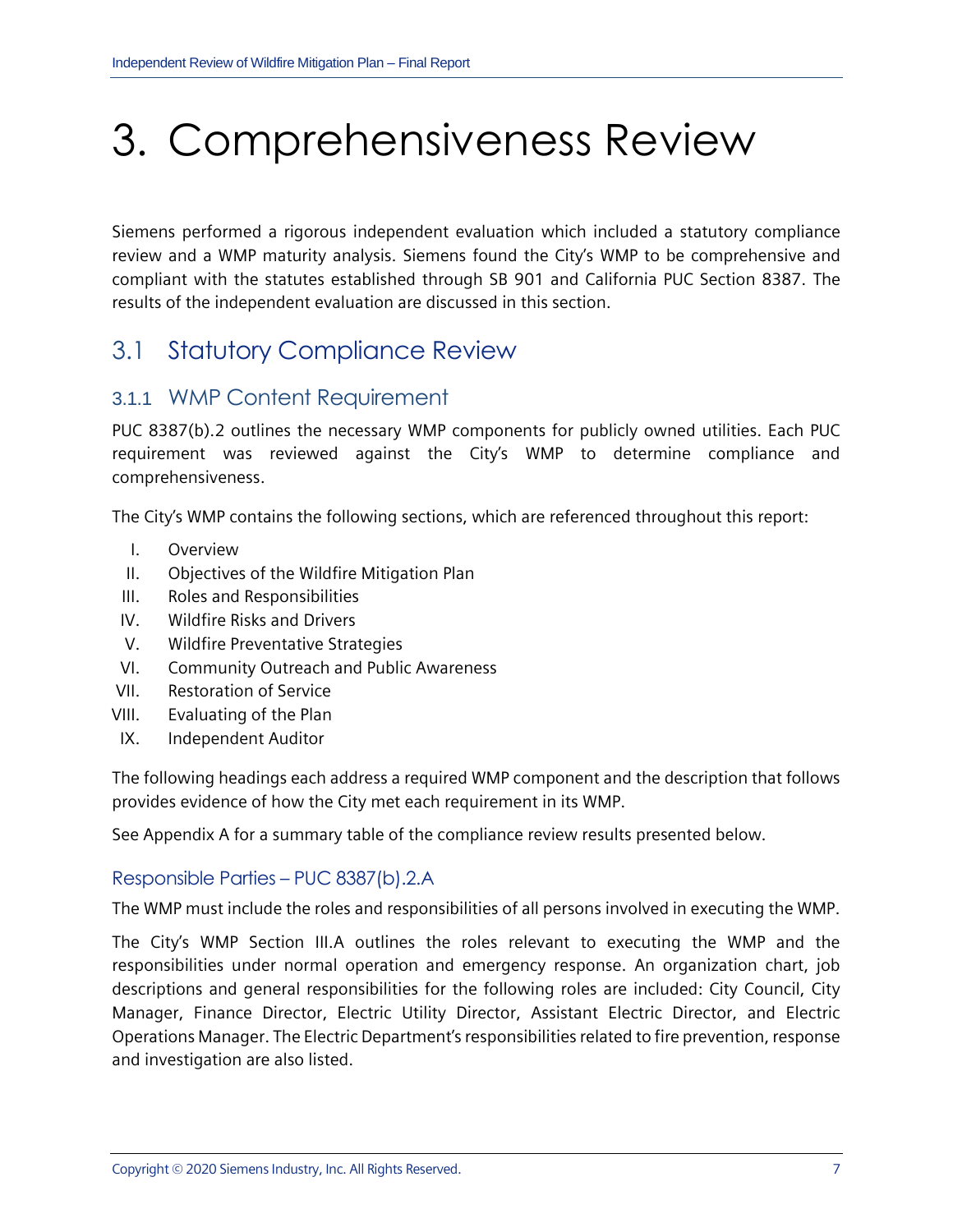#### Program Objectives – PUC 8387(b).2.B

The WMP must include the plan's objectives.

WMP Section II lists the three main objectives and includes a short description of each goal and the City's actions to meet the criteria. The objectives given are:

- Minimize ignition sources (and the probability that the City will be original or contributing source of a wildfire)
- Improve resiliency of the electric grid
- Minimize unnecessary or ineffective actions (by measuring mitigation strategies' effectiveness)

#### Preventative Strategies – PUC 8387(b).2.C

The WMP must include a description of the City's preventative strategies and programs used to minimize the risk of its electrical lines and equipment starting a wildfire.

WMP Section V reviews the City's preventative strategies. The eight subsections each describe a different method. The program and strategies discussed are:

- directly participating in CPUC's fire-threat map development.
- situation awareness through monitoring of weather and weather-based operating conditions (normal vs. extreme fire-risk).
- meeting or exceeding relevant federal, state, or industry standards in facility design and construction (e.g. CPUC General Order 95 guidelines, National Electric Code standards).
- maintaining a comprehensive Vegetation Management Plan (VMP).
- maintaining a comprehensive Asset Inspection Plan (AIP).
- implementing workforce training on the WMP content and other fire safety procedures.
- disabling automatic reclosing functions during high fire risk seasons.
- providing an emergency system de-energization policy.

#### Performance Metrics – PUC 8387(b).2.D

The WMP must describe the metrics used to evaluate performance, including any assumptions.

WMP Section VIII.A describes the two metrics that the City will use to measure the WMP's performance:

- Number of fire ignitions
- Number of wires down within the City's service territory

The WMP gives the definitions of a "fire ignition" and "wires downed" and discusses the underlying assumptions for each. It also describes how the two metrics will be classified and tracked.

A WMP Performance Report document will be used to annually report on metrics and maintain records. The report will document each metric and include supplemental event descriptions for fire ignitions that cause fires greater than 10 acres and any unusual wires-downed events.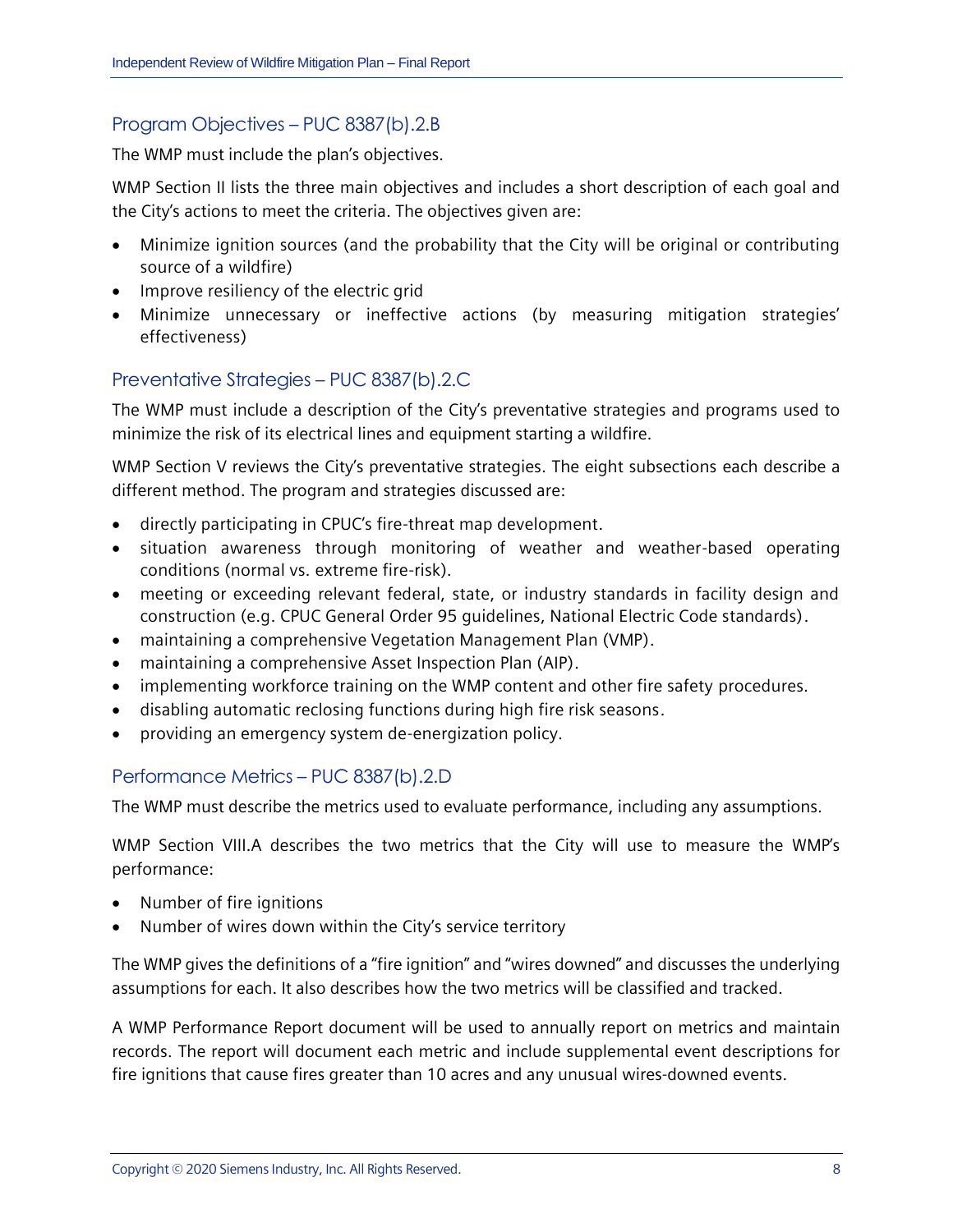#### Previously Utilized Metrics – PUC 8387(b).2.E

The WMP must discuss how past performance metrics have informed and shaped the plan.

WMP Section VIII.B states that the City will use the metric data gathered in the initial years of the WMP to modify future versions. Due to the lack of historical data, there is no discussion on the application of metrics in the first annual WMP. The City's intends to modify the WMP in future years based on the gathered data.

#### Recloser and De-Energizing Protocols – PUC 8387(b).2.F

The WMP must include protocols for disabling reclosers and deenergizing the electrical system and mitigating the public safety impacts of those protocols.

WMP Section V.G states the City's recloser policy in which they disable automatic reclosing on all substation and field reclosers from May 1<sup>st</sup> through November 30<sup>th</sup>, or as otherwise determined by the Electric Director.

WMP Section V.H states the City's de-energization policy, provides justification for the policy, and discusses the public safety impacts. The City deenergizes their system when directed by local authorities but does not proactively deenergize due to its potential impact on the City's water supply. The impact on Law Enforcement and Fire Response agencies is also considered and discussed.

#### Customer Notification Procedures – PUC 8387(b).2.G

The WMP should include procedures for notifying customers impacted by system de-energization.

WMP Section V.H.2 discusses the customer notification protocols for outages. For planned outages, impacted customers are notified by phone, email, or in person prior to an outage. For unplanned outages, the City's social media and website communication platforms are used to provide customers updates.

#### Vegetation Management Plans – PUC 8387(b).2.H

The WMP must include the City's plans for vegetation management.

WMP Section V.D lists vegetation management as a preventative strategy. The section states that the Electric Department maintains a vegetation management plan (VMP) and ensures the VMP meets or exceeds the following industry standards and practices: Public Resources Code section 4292 and 4293, GO 95 Rule 35, and GO 95 Appendix E Guidelines to Rule 35.

The City's VMP policy document was provided and reviewed as part of this third-party evaluation. The VMP was found to be comprehensive and the procedures were well documented.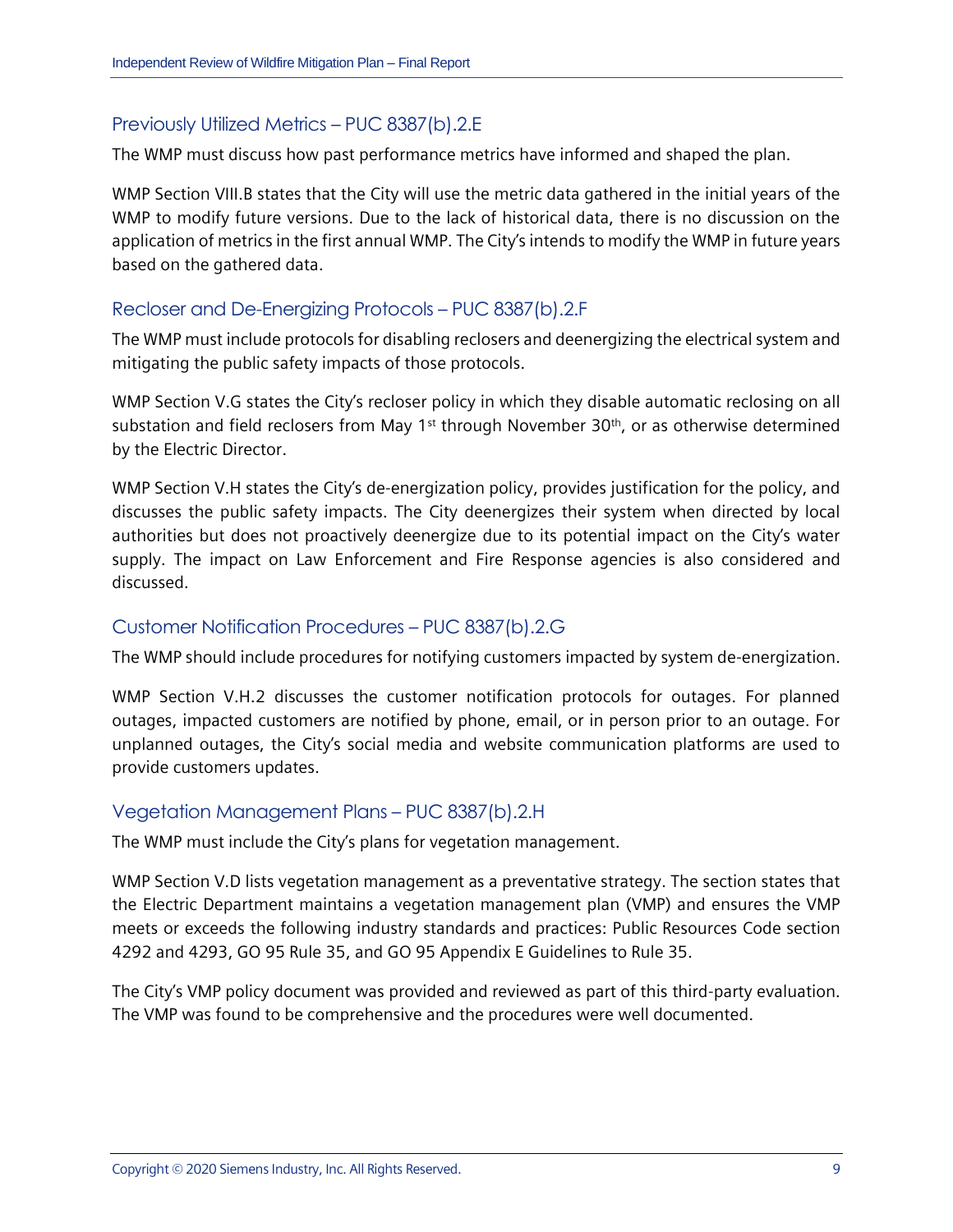#### Electrical Line and Equipment Inspection Effectiveness Plan – PUC 8387(b).2.I

The WMP must include the City's plans for electrical infrastructure inspections.

WMP Section V.E lists inspections as a preventative strategy. This section states that the Electric Department maintains an asset inspection plan (AIP) for the inspection and maintenance of the City-owned assets and ensures the AIP meets or exceeds the following industry standards and practices: CPUC GO 165 and CPUC GO 95, Rule 18.

The City's AIP policy document was provided and reviewed as part of this third-party evaluation. The AIP was found to be comprehensive and well-documented.

#### Identification and Prioritization of Wildfire Risk – PUC 8387(b).2.J

The WMP should identify, describe, and prioritize all wildfire risks in its service territory.

WMP Section IV lists the City's main wildfire risk drivers which focus on topographic and climatological factors that impact their service territory and the operation and maintenance of their electric grid.

This WMP identifies a list of conditions which can create higher risk of wildfire but lacks a documented process and discussion identifying and prioritizing the listed risks. However, there is evidence that the City has identified and prioritized its wildfire risks because the operational and maintenance mitigation actions summarized in this review report demonstrate an understanding and prioritization of wildfire risks and effective mitigation strategies. In a future version of the plan, the risk analysis and prioritization process should be documented to ensure the process is understood, transparent, sustainable, and continuously improved. The evidence demonstrating risks were identified, prioritized and effectively mitigated is discussed with more detail in [Section](#page-17-0)  3.2 – ID and [Prioritization of Wildfire Risks](#page-17-0) of this report.

#### Higher Wildfire Risk Areas – PUC 8387(b).2.K

The WMP must identify any geographic areas at higher wildfire risk than identified in the commission fire threat map, and where the commission should expand a high fire-threat district.

WMP Section IV.C addresses changes to the California PUC statewide Fire Threat Map. Currently, the City does not recommend any changes to the Fire Threat Map. The City directly participated in the map development and will continue to coordinate with local fire officials to evaluate the map and expand the high fire-threat districts as identified. The City states that any future changes in knowledge or recommendations will be communicated.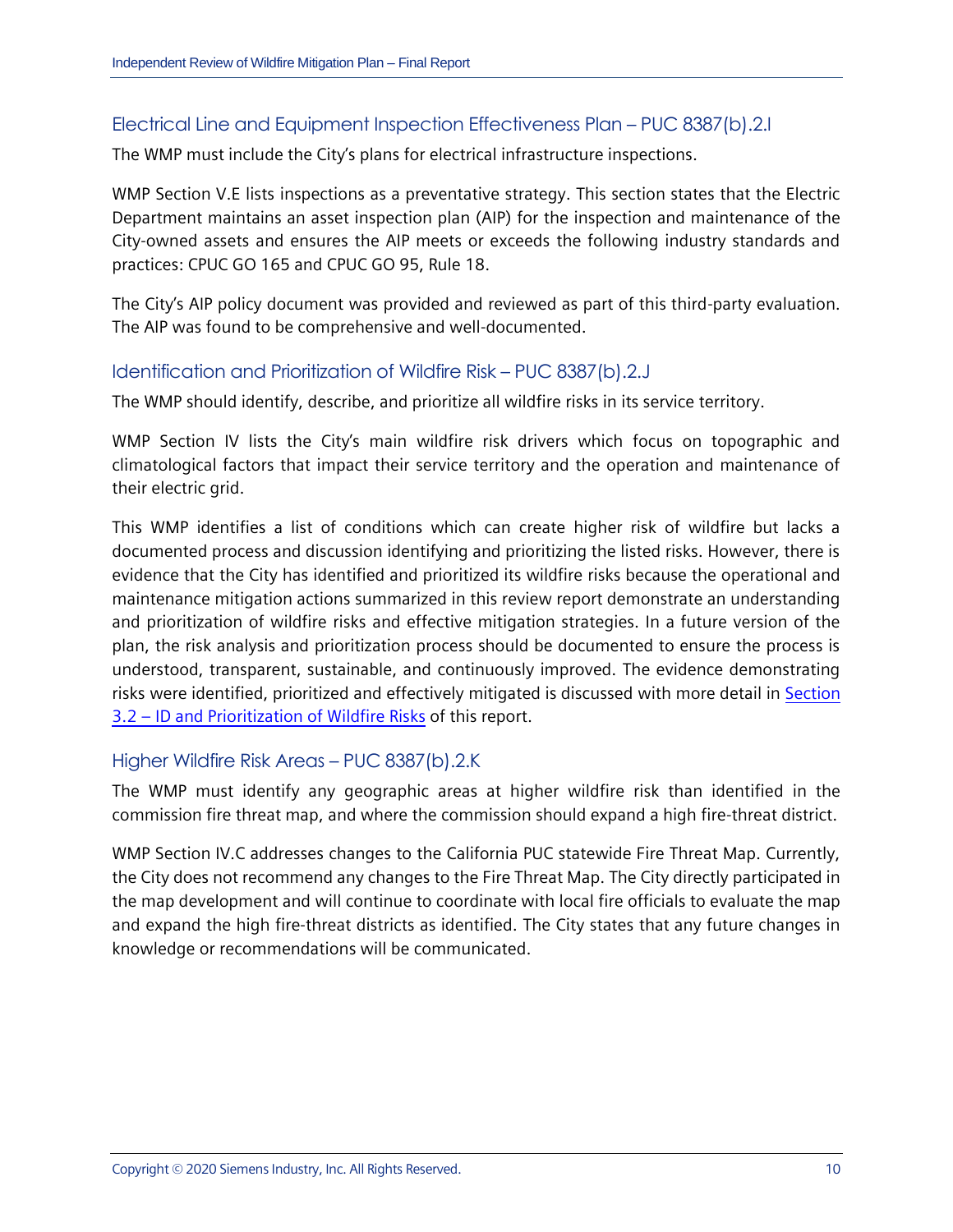#### Enterprise-Wide Risk – PUC 8387(b).2.L

The WMP must include a methodology for identifying and presenting enterprise-wide risks.

WMP Section IV.B states that the City will use a methodology to address and mitigate enterprisewide safety risks. The City's key enterprise-wide risks and conditions are listed in this section, as result of their analysis. The City asserts they will identify and manage any risks that arise from the listed conditions.

The methodology and procedures for identifying and addressing the risks are not explicitly documented. However, there is supporting evidence in the WMP that a process and the necessary structures are in place to manage enterprise-wide risk. This evidence is discussed with more detail in Section 3.2 – [Integration with Enterprise-wise Risk](#page-18-0) of this report.

#### Damage Restoration Plan – PUC 8387(b).2.M

The WMP must include a statement on how the City will restore service after a wildfire event.

WMP Section VII gives the City's statement on their service restoration protocols and details a phased approach for restoring power. The restoration protocol states that a circuit must be manually inspected before restoring power. This protocol generally remains the same regardless of the outage's root cause and minimizes the risk of prematurely re-energizing the impacted system circuit.

#### Monitoring and Audit Plan – PUC 8387(b).2.N

The WMP must describe the City's processes to monitor and audit the WMP, identify and correct any deficiencies in the WMP and its implementation, and monitor and audit inspection effectiveness.

WMP Section VIII describes the City's monitoring and audit process for the WMP and inspections. Metrics and unusual events will be documented in an annual WMP Performance Report. The annual findings will be analyzed and used to correct any deficiencies and proactively improve upon existing policies. For inspections, the City will use General Orders (GO) 95 and 165 to guide its process and document inspections in its maintenance software ("Partner") for monitoring and audits.

### <span id="page-12-0"></span>3.1.2 Public Presentation of Plan

PUC 8387(b).3 requires publicly owned utilities to submit and present its WMP in a public meeting on or before January 1, 2020. While this requirement is out of the Siemens independent evaluation scope, it was confirmed that the City presented the WMP at a public City Council meeting on November 5, 2019.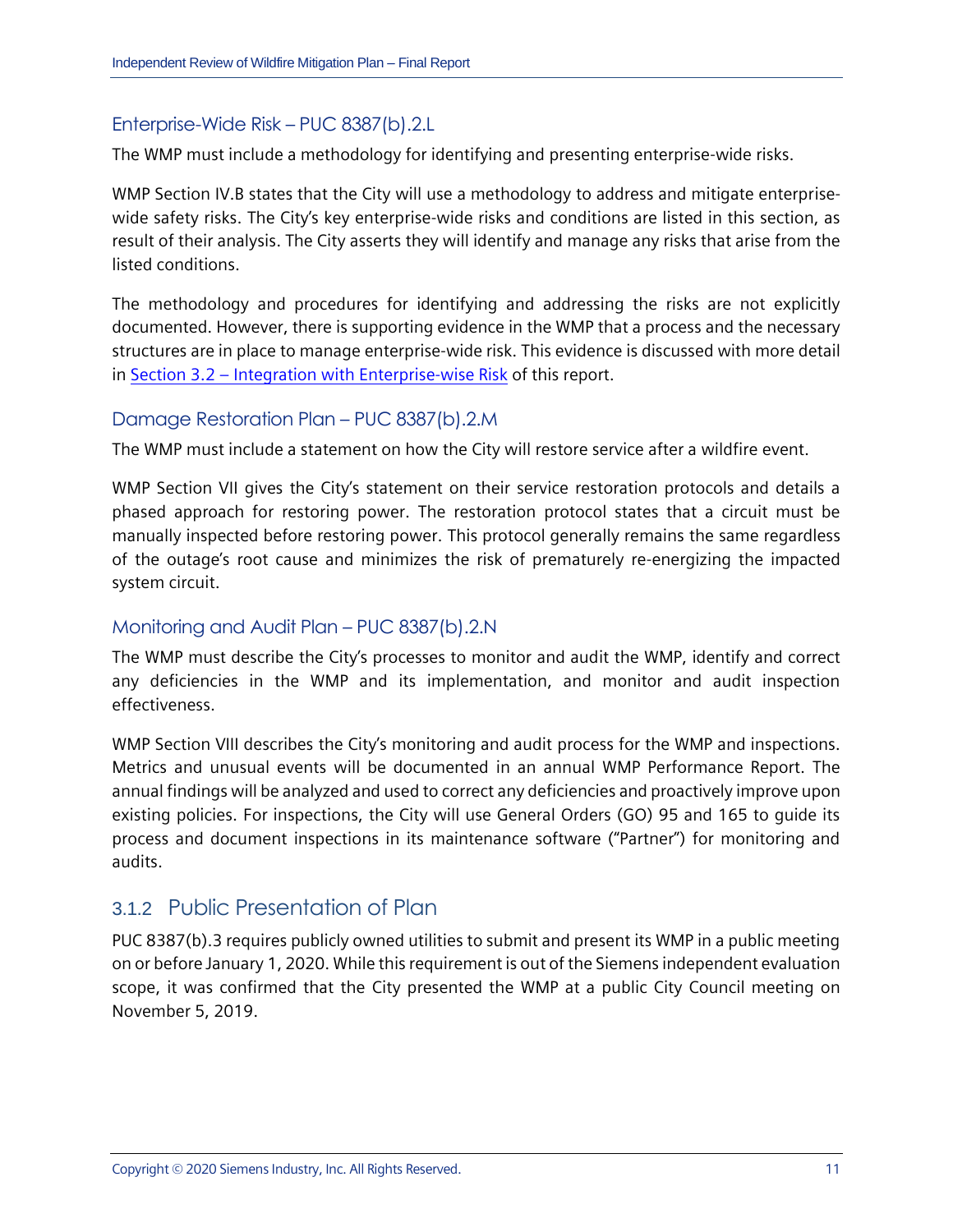#### <span id="page-13-0"></span>3.1.3 Independent Evaluation of Plan

PUC 8387(c) requires publicly owned utilities to obtain an Independent Evaluation (IE) of their WMP and the evaluator to present their report findings in a public meeting.

Siemens completed an independent evaluation of the City's Electric Department Wildfire Mitigation Plan on or before June 3, 2020 pursuant to the requirements of PUC 8387(c). Upon submission of the final report, a Siemens representative shall present the report findings at a regularly scheduled meeting of the City Council, which is anticipated to be on or before June 3, 2020.

### <span id="page-13-1"></span>3.2 Capability Maturity Model Analysis

Siemens performed another evaluation using a Capability Maturity Model (CMM) framework to assess the City's WMP against industry best practices. This was done in supplement to the compliance comprehensiveness review. The results discussed in this sub-section are not measured as "compliant" or "noncompliant" to any of the WMP required content. However, several outcomes evaluated in the maturity model provide evidence that can be used to support a compliance determination, such as risk analysis and prioritization process and enterprise risk management methods.

<span id="page-13-2"></span>The CMM framework has seventeen (17) categories, including thirteen (13) statutory requirements (reviewed in [Section 3.1\)](#page-8-1) and four (4) additional items. The WMP was evaluated in each category and assigned a score based on its comparison to the City's industry peer group (see [Exhibit 1\)](#page-13-2). As an outcome of this assessment, the City will have a roadmap of how to improve their WMP and strengthen their risk mitigation actions.

| <b>Scoring</b><br><b>Key</b> | <b>Interpretation</b>        |  |  |
|------------------------------|------------------------------|--|--|
| $1 - 3$                      | <b>Good to Best Practice</b> |  |  |
| $4-6$                        | Consider Improvement         |  |  |
| $7-9$                        | <b>Improvement Vital</b>     |  |  |
| $> = 10$                     | Unacceptable                 |  |  |
|                              | Additional to PUC 8387       |  |  |

**Exhibit 1. CMM Scoring Key**

From the CMM analysis, Siemens found the City's WMP to exceed expectations in many categories when compared with other small municipal and cooperatives utilities. The WMP scored "Good to Best Practice" for eleven (11) categories, five (5) areas were highlighted for the City to "Consider Improvement" and one (1) CMM category was marked as "Improvement Vital" to meet and exceed industry standards.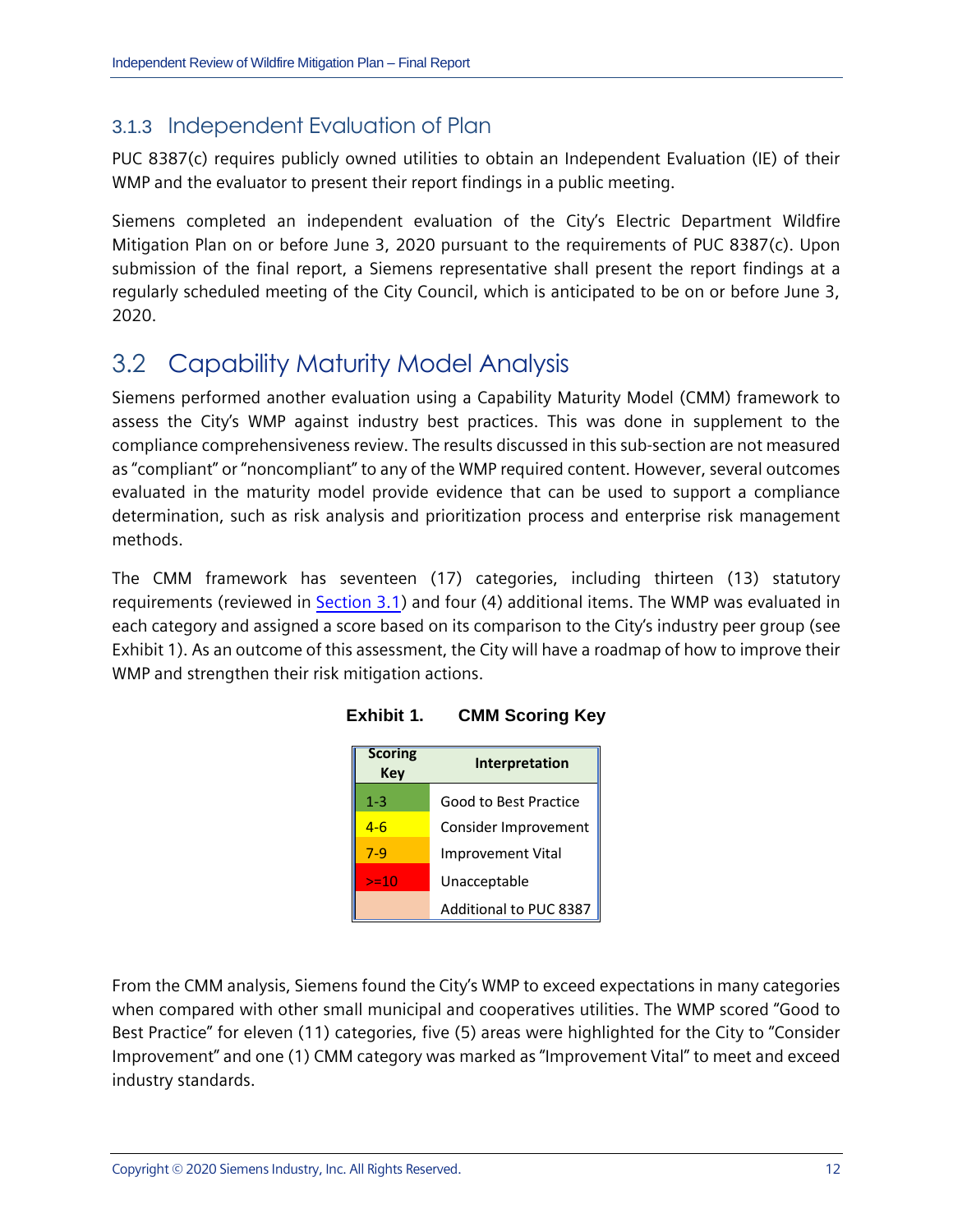The following describes the assigned scores for each CMM category and provides evidence for the assessment. See [Appendix B](#page-26-0) for a summary table of the results presented in this section.

#### Responsible Parties

A CMM score of 4 was assigned indicating that the City should consider improvement to meet best practices.

The City's general roles and responsibilities were included in the WMP, along with a list of firerelated responsibilities assigned to the Electric Department. Siemens recommends that more granular wildfire responsibilities are included with individual roles assigned to each responsible position. Responsibility descriptions should enable action and accountability.

#### Program Objectives

A CMM score of 3 was assigned indicating that the current WMP version is within good to best practice.

The WMP lists and discusses three objectives and considers the actions needed to meet the goals. The objectives should be monitored and updated periodically. There is no further improvement identified at this time.

#### Preventative Strategies

A CMM score of 2 was assigned indicating that the current WMP version is within good to best practice.

The WMP lists and discusses eight preventative strategies. In particular, the weather monitoring and the vegetation management policies were found to exceed standard industry practices.

The City also provided supplemental evidence that the Electric Department takes a proactive approach to implementing processes and policies in their operations. In 2019, the actions taken by the City to implement and improve upon their preventative strategies included:

- **Weather-based operations:** On days declared Red Flag Warnings by the National Weather Service, the Electric Department operated under "emergency standby" and deferred nonessential work to prioritize line patrols and decrease event response time.
- **Recloser reprogramming:** Automatic reclosing was blocked from May 23 November 11
- **Proactive system de-energization:** 2 miles of a 12kV circuit was de-energized on two occasions to minimize wildfire risks due to extreme wind events in October.
- **Asset Inspections/Vegetation Management:** 115kv transmission line LiDAR survey was performed on November 21 and resulted in prioritized vegetation trimming schedule and a line rating and condition modeling study.
- **Design and construction standards:** 2 pilot "grid hardening" programs initiated to replace traditional fuses with current-limiting fuses and to install a fast-acting circuit breaker.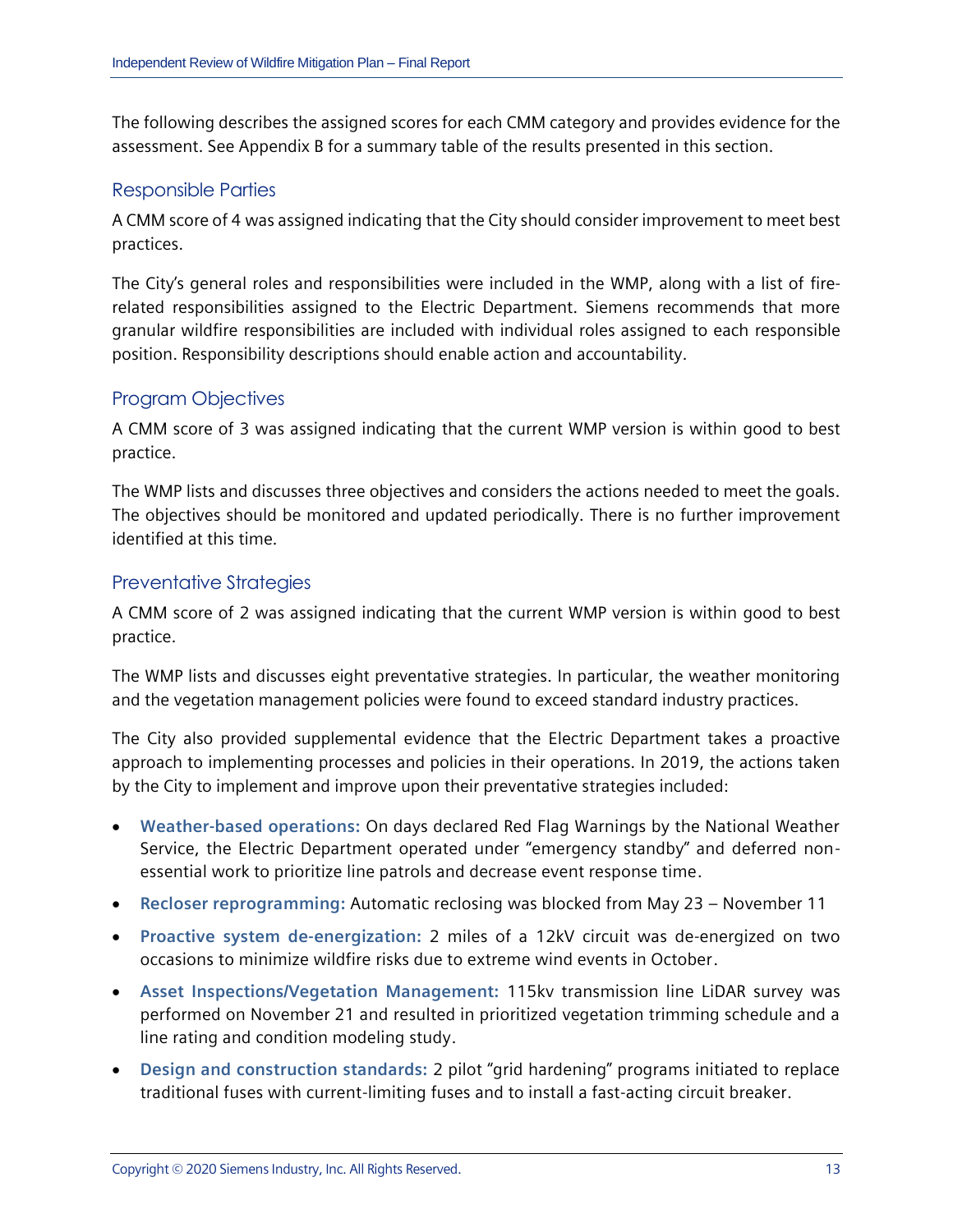These mitigation strategies appear to be effective and directly address wildfire risks affecting the City. For that reason, the City was determined through evidence of positive results to be compliant with the requirement to identify and prioritize risks as outlined in the previous section, although documented risk analysis procedures are lacking at the present time.

The City should continue to adapt policies and strategies as new information becomes available from their continued risk analysis, historical event data collection and cause analysis, and documented lessons learned.

#### Performance Metrics

A CMM score of 3 was assigned indicating that the current WMP version is within good to best practice.

The two metrics presented in the WMP were quantitative with clear definitions and assumptions documented. Additionally, a process is in place to document the metrics using the Electric Department's annual WMP Performance Report.

The City should collect and monitor the data and use it to improve upon the tracked metrics and overall WMP content. There is no further improvement identified at this time.

#### Previously Utilized Metrics

A CMM score of 4 was assigned indicating that the City should consider improvement to meet best practices.

Since this was the City's first annual WMP, there is no historical metric data to discuss. The City intends to track and document the metrics through its WMP Performance Report and improve the WMP accordingly.

The next WMP version should report on how the metrics were used to adapt the WMP's content.

#### Response Coordination

A CMM score of 4 was assigned indicating that the City should consider improvement to meet best practices.

WMP Section III details the general coordination within City departments and with external groups. The coordination between the City's Electrical Department, Water Utilities, and emergency response agencies is particularly strong. During interviews with the Electrical Department, external fire response resources were discussed, and it was shown that the City is proactively seeking to increase their initial response resources to 911 fire calls to further mitigate fires leading to catastrophic wildfires.

Siemens recommends that the WMP include documented details on wildfire-related response coordination and specifics on how the WMP will be implemented during emergency wildfire events.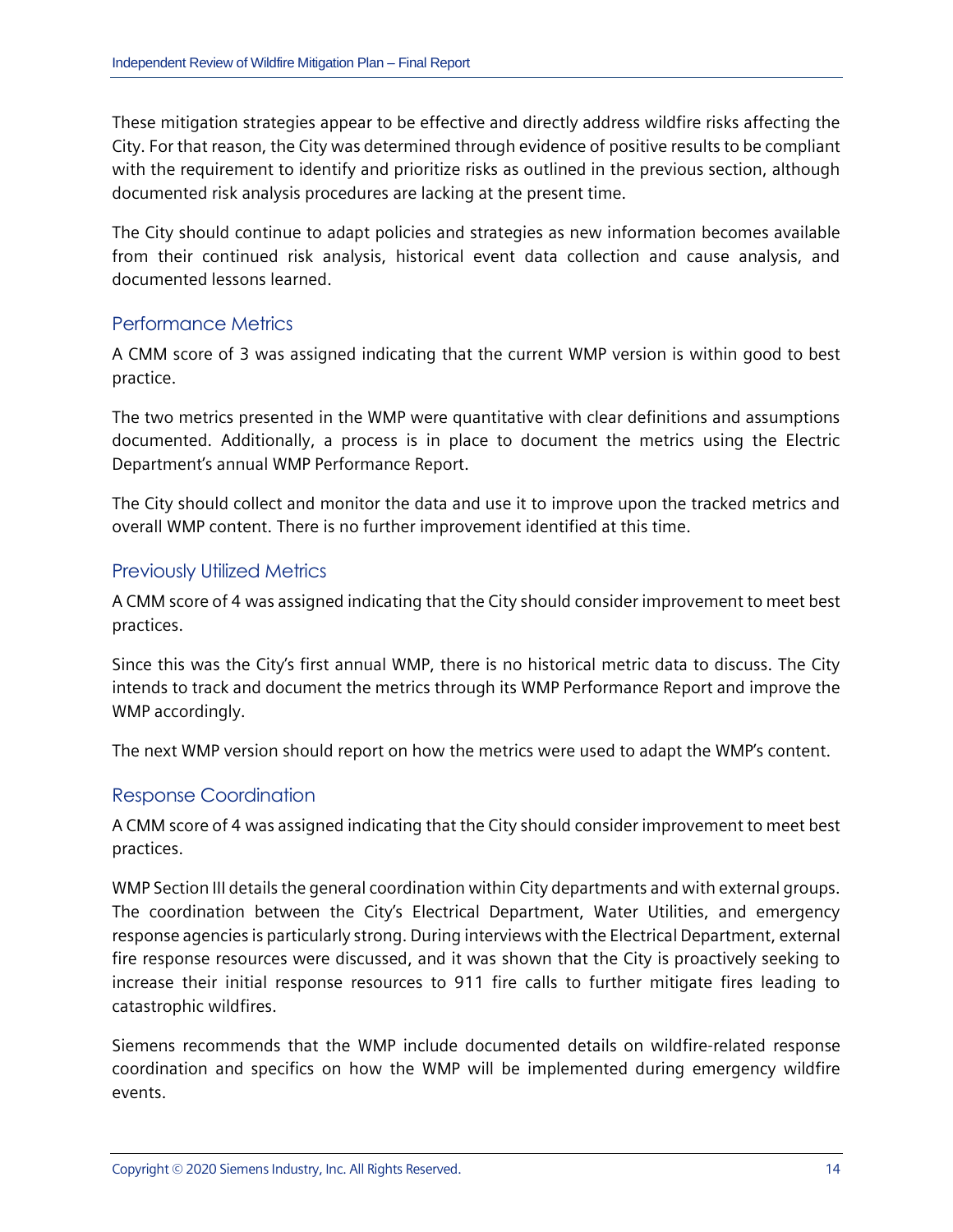#### Recloser and De-energizing Protocols

A CMM score of 2 was assigned indicating that the current WMP version is within good to best practice.

The recloser and de-energization policies described are clear and actionable. Additionally, the City provided evidence of implementation during the independent evaluation interviews. In 2019, the recloser policy was implemented from May 5, 2019 to November 27, 2019 during the high fire threat season. An electric circuit was also proactively deenergized on two separate occasions due to extreme wind events (October 9-11 and October 27-28). This demonstrates a willingness to deenergize when a risk is identified, or authorities advise action.

To continue in best practice, the WMP could include a lesson learned discussion on historical system recloser blocking and de-energization.

#### Customer Notification Protocols

A CMM score of 3 was assigned indicating that the current WMP version is within good to best practice.

The customer notification protocols meet best practices for a municipally owned utility. The City provided a supplemental Power Outage Communication Policy document and gave evidence that this policy was followed for both system de-energization events discussed under the previous heading.

There is no further improvement identified at this time.

#### Vegetation Management Plans

A CMM score of 2 was assigned indicating that the current WMP version is within good to best practice.

The City maintains a separate VMP document and states that their program meets all relevant industry standards and guidelines. The following procedures and policies are well documented and were found to exceed requirements.

The City's power lines are inspected and trimmed routinely. The City uses available technology and its knowledge of vegetation to prioritize and maintain trimming schedules that exceed minimum clearance provisions and guidelines. All lines are inspected and trimmed at least once per year and crews are dispatched in emergency or high-risk cases

Additional to the VMP policy, on November 21<sup>st</sup>, 2019, a LiDAR survey was conducted on the City's 115kv transmission loop. The survey was used to create a list of clearance issues during high-wind conditions, which was used to proactively dispatch crews to trim at risk areas and prevent wildfires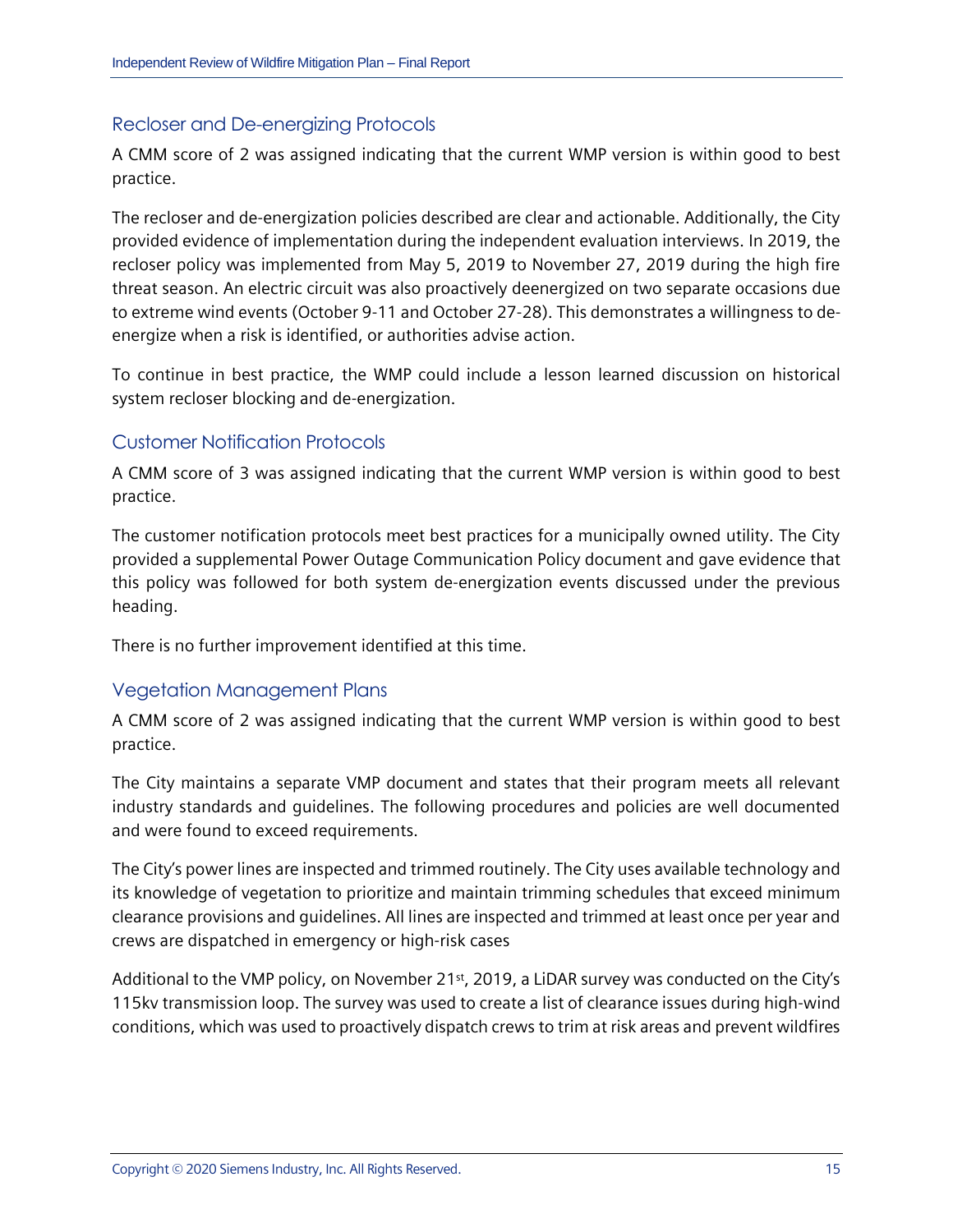on high-wind days. This shows that the City is using available technology to evaluate its policies and improve its mitigation actions as new data becomes available.

There is no further improvement identified at this time.

#### Electrical Line and Equipment Inspection Effectiveness Plan

A CMM score of 3 was assigned indicating that the current WMP version is within good to best practice.

The City's maintains a separate Asset Inspection Plan (AIP) policy document and states that their program meets all relevant industry standards and guidelines. Routine and post-maintenance inspections are documented in the City's Distribution Inspection Software (Partner).

There is evidence that the City proactively evaluates its policy and improves its inspection methods as new information becomes available. The Electrical Department performs more frequent inspections on certain areas based on their knowledge of the environmental and geographical conditions. Also, the LiDAR survey discussed above was used to perform a line rating study and model existing line conditions.

From the inspections and collected data, the City initiated two pilot projects to increase grid reliability, including fuse replacements and installing a fast-acting circuit breaker on a known highrisk power line. These enhanced technologies minimize the risk of a flash or spark ignition from utility equipment.

There is no further improvement identified at this time.

#### <span id="page-17-0"></span>ID and Prioritization of Wildfire Risks

A CMM score of 6 was assigned indicating that the City should consider improvement to meet best practices.

The WMP lists six risk factors but the system risks are not explicitly discussed and lack documented evidence of the procedure and process used to identify and prioritize wildfire-related risks. However, the preventative strategies, policies, and operational actions taken the Electric Department provide evidence that the City understands its risks factors, has prioritized the risks based on the system impact, and is taking effective steps to mitigate those risks.

The supporting evidence provided for the City's wildfire risks identification and prioritization include:

- CPUC High Fire Threat Map incorporated into Electric Department operations and practices.
- Power supply to the City's water plant prioritized to mitigate identified risk to water supply.
- Vegetation trimming policy prioritized based on topographical risk factors.
- Weather conditions monitored and operations changed under high-wind conditions.
- Priority given to new fuses and fast-acting circuit breaker installation to minimize identified fire risks in wooded areas or inaccessible areas for vegetation trimming.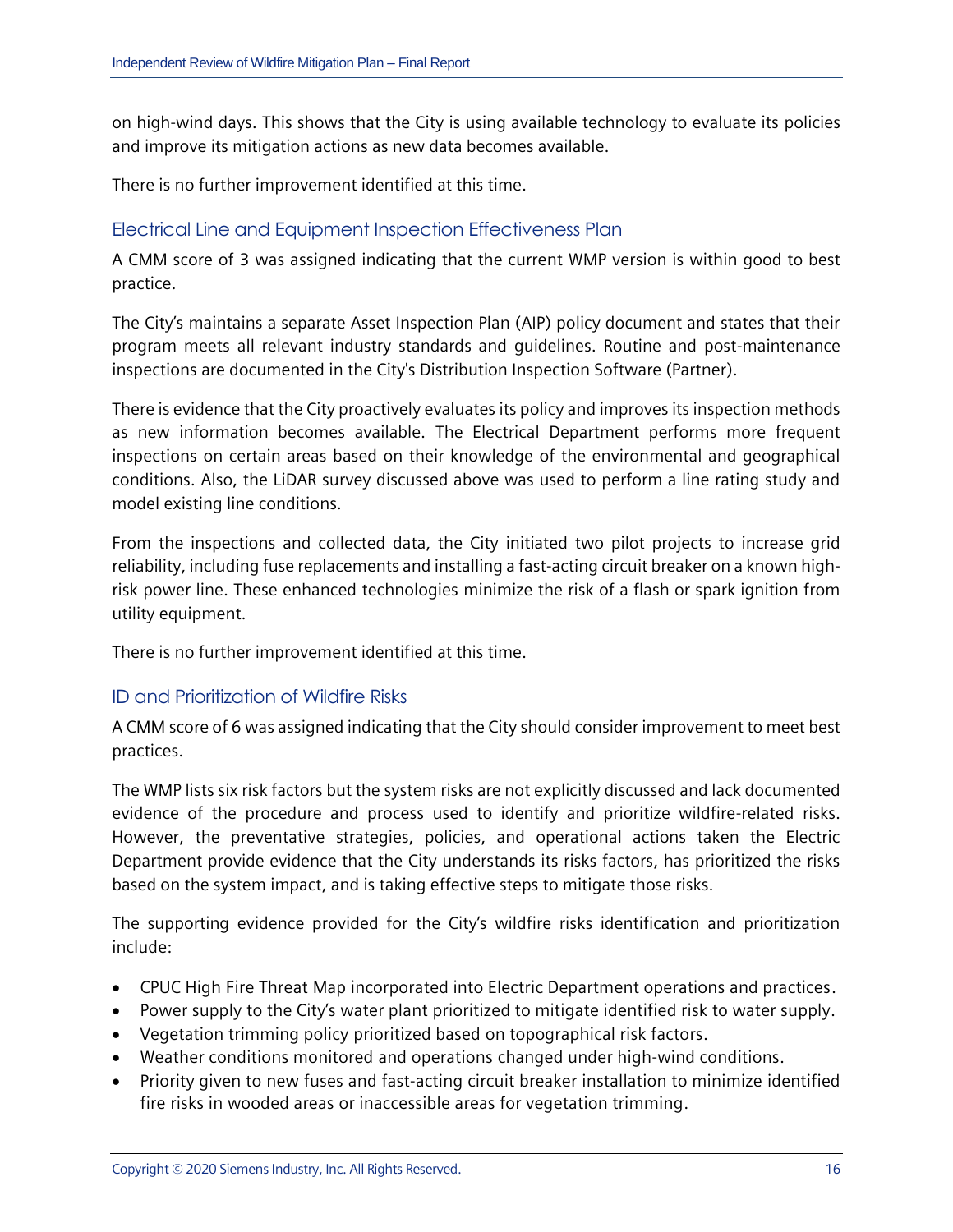- Consideration given to increased initial response for 911 fire calls to mitigate fire spread
- Automatic reclosing disabled on reclosers during high fire threat season.
- LiDAR survey on 115kV line found clearance risks and the City prioritized trimming to the identified line sections.

Siemens recommends that the next WMP clearly documents the methodology and logic behind the identification and prioritization of risks. The City can include a risk analysis section to document this process, as discussed below.

#### Risk Analysis and Drivers

A CMM score of 7 was assigned indicating that improvement is vital to meet industry standards and best practices.

The WMP does not included an analysis on risks and drivers. While this is supplemental to the PUC 8387 requirements for publicly owned utilities, risk analysis provides a documented method to identify risk factors and drivers, understand risks and system impact, and implement risk mitigation actions.

Siemens recommends that in future WMP versions, a risk analysis section is added to address and document the City's risk identification and risk mitigation plans. Recommended risk analysis components include risk identification, analysis, prioritization, mitigation, and monitoring.

#### Adequately Sized and Trained Workforce

A CMM score of 3 was assigned indicating that the current WMP version is within good to best practice.

The WMP discusses a workforce training program implemented by the Electric Department. A workforce training program is supplemental to the PUC 8387 requirements for publicly owned utilities. The department's training includes the WMP's content, proper use of fire extinguishers, and briefings on potential ignitions, environmental conditions, and other safety procedures.

There is no further improvement identified at this time.

#### <span id="page-18-0"></span>Integration with Enterprise-wise Risk

A CMM score of 4 was assigned indicating that the City should consider improvement to meet best practices.

The WMP does not explicitly document a methodology for identifying and addressing enterprisewide risks. However, the WMP gives supporting evidence that there are processes and necessary structures in place to manage the City's enterprise-wide risk. This qualitative evidence includes:

- City's reporting hierarchy (WMP Section III.A)
- City's internal communication coordination protocols (WMP Section III.B)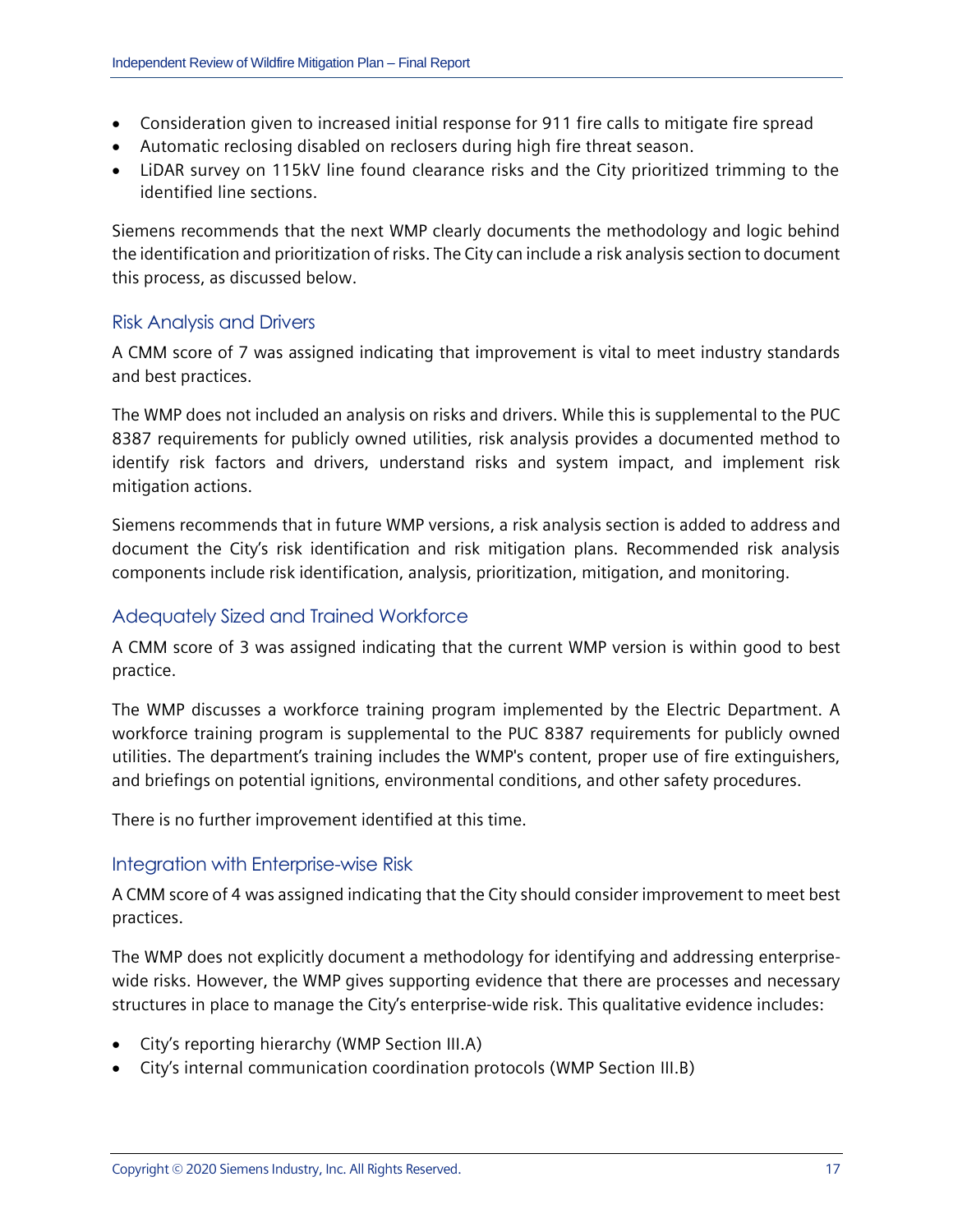- Electric Department's emergency communication to impacted enterprises (WMP Section  $III.B)$
- City's understanding of critical infrastructure interdependencies (WMP Section III.B)
- Discussion and analysis of past events' impact on City-wide facilities (WMP Section III.B)
- Preventative actions to minimize power outage risks to City's water supply (WMP Section  $III.B)$
- Standardized Emergency Management System (SEMS) structure for external communication obligations and emergency planning (WMP Section III.D)
- Shasta County Sheriff's Office of Emergency Services (OES) coordination (WMP Section III.D)
- Communication between regional utilities during emergency events (WMP Section III.D)

Siemens recommends that the next WMP clearly documents the methodology and structures behind addressing and presenting enterprise-wide risks.

#### Damage Restoration Plan

A CMM score of 3 was assigned indicating that the current WMP version is within good to best practice.

The City acts in a conservative manner and does not restore power to a system circuit until there has been manual inspections of the affected portions and any suspect equipment. This minimizes the risk of energizing a system that could potentially be an ignition point and impact the system on a wider scale. The City also uses its SCADA and AMI system to monitor the system's performance during this process.

Siemens recommends that a step-by-step restoration process is documented and referenced in the next WMP, with focus on restoration after a wildfire event.

#### Monitoring and Audit Plan for WMP

A CMM score of 3 was assigned indicating that the current WMP version is within good to best practice.

The City has multiple checkpoints and processes in place to monitor and audit its WMP. The WMP undergoes an annual review by the City Council. The Electrical Department documents metrics in an annual WMP Performance Report to measure the WMP's effectiveness. Per PUC 8387(c) requirements, the City will also contract with an independent evaluator to audit the WMP and present findings.

The City should incorporate learnings from its monitoring and audit process into future WMP versions. There is no further improvement identified at this time.

#### Deficiency ID and Correction Plan

A CMM score of 3 was assigned indicating that the current WMP version is within good to best practice.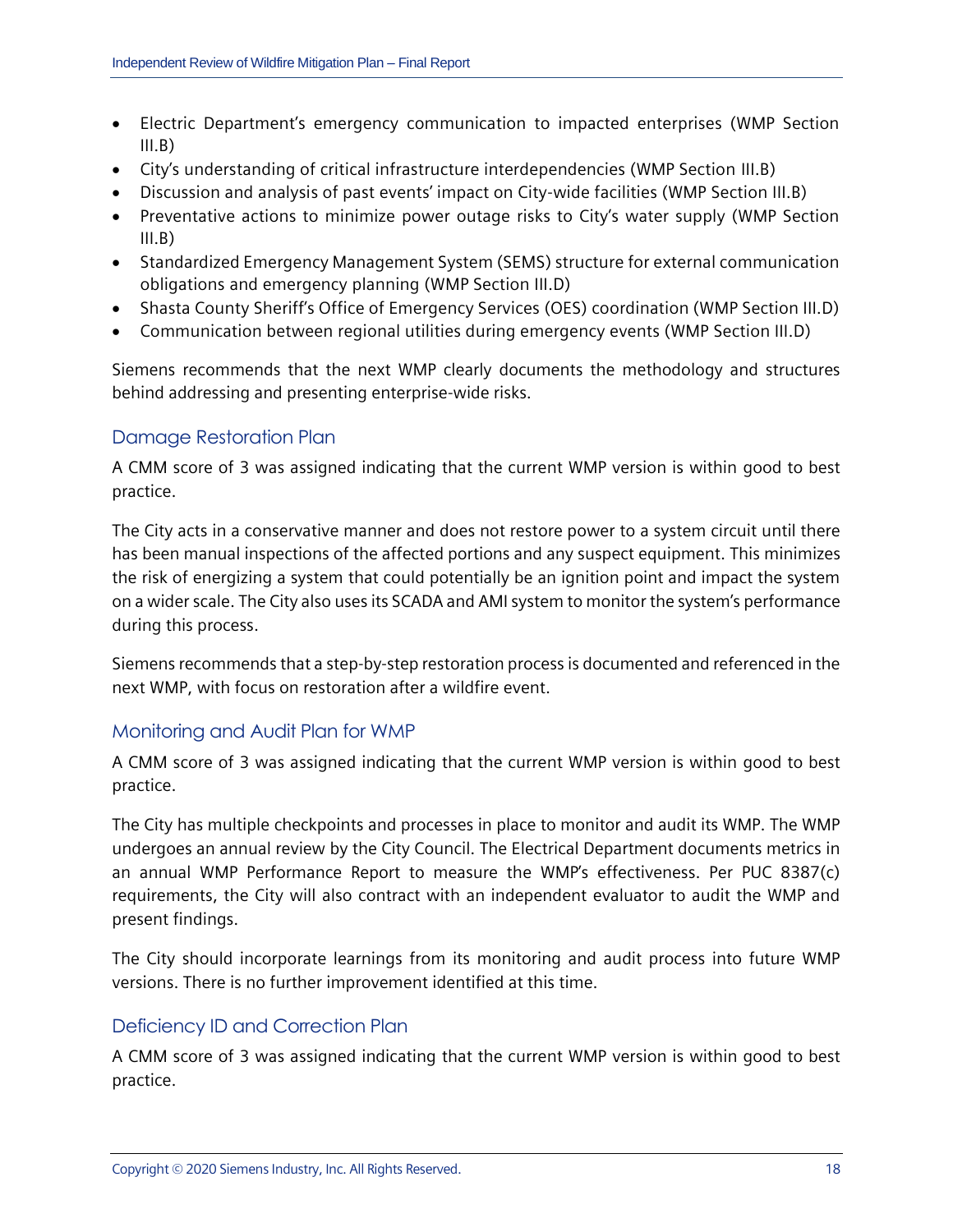The City aims use its monitoring and audit activities to identify deficiencies and continually improve upon policies and procedures. The Electric Director is responsible to present and correct any deficiencies and improvements to the City Council. In 2019, the City demonstrated their commitment to correct and improve their WMP policies and procedures, including:

- Adapting vegetation management schedules based on LiDAR survey results
- Improving de-energization plan to proactively de-energize system under high-wind conditions
- Implementing a new fault location software add-in on its asset management software to focus line patrols and reduce outage times
- Initiating pilot projects to correct known system reliability issues (fuse replacements and fastaction circuit breaker installation)

There is no further improvement identified at this time.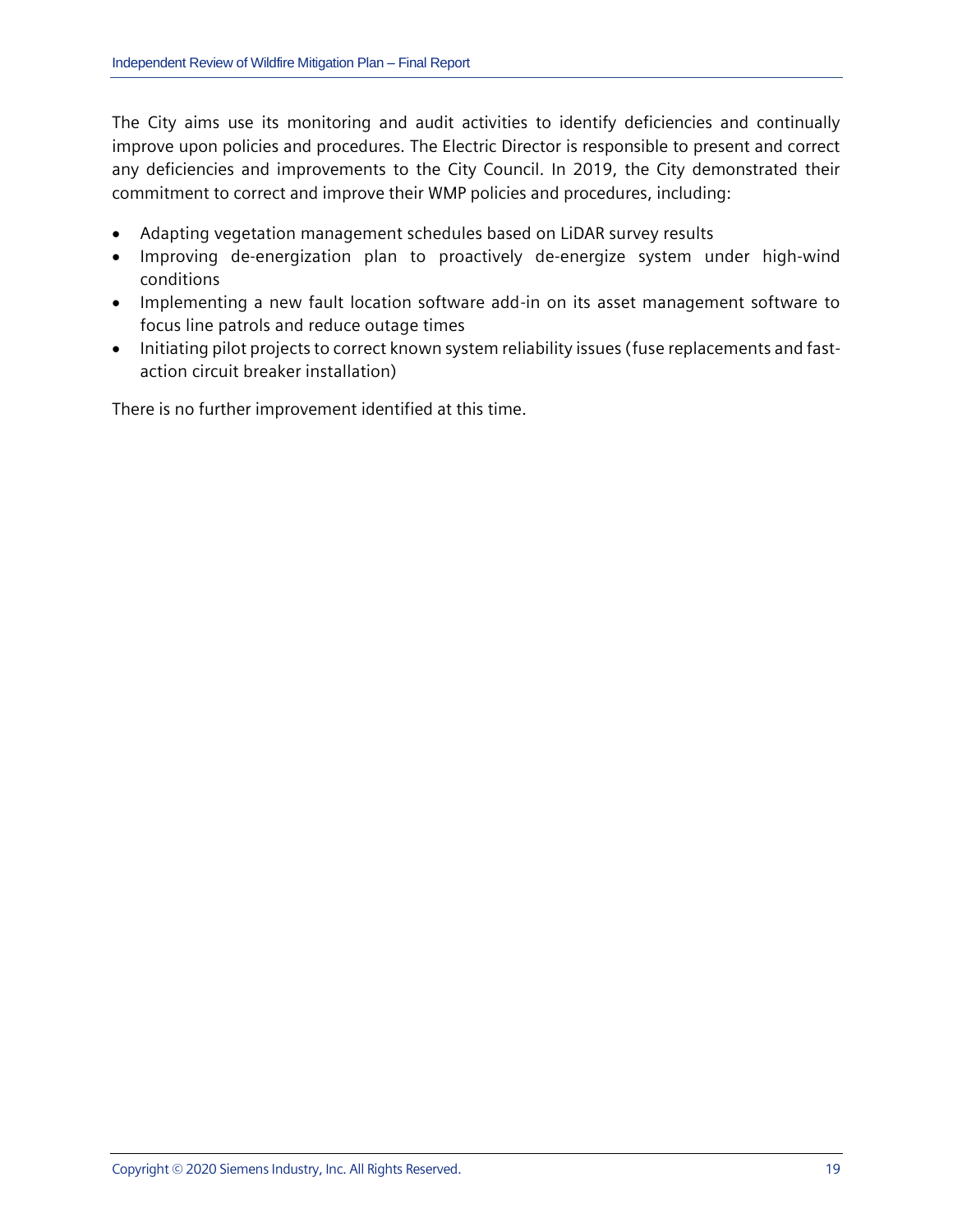# <span id="page-21-0"></span>4. Results

The independent evaluation of the City of Shasta Lake's first Annual Wildfire Mitigation Plan found it to be compliant with SB 901 and PUC 8387 requirements, and in many areas the City's WMP exceeded requirements. In summary, the WMP's strengths and areas for improvement are listed below along with the final Siemens recommendations and independent evaluation conclusions.

## <span id="page-21-1"></span>4.1 Plan Strengths

The evaluation of the City's WMP against statutory and regulatory requirements and the maturity model framework revealed several strength areas. Many of the City's policies and procedures exceeded expectations for a smaller municipally owned utility and the supporting evidence collected highlighted the City's commitment to uphold the WMP requirements.

The areas of strengths that stood out during the WMP evaluation were:

- Identification of the City's critical infrastructure interdependencies
- Response coordination and communication within and external to City
- Standardized emergency management communications and relationships
- Staff's situational awareness of weather conditions and fire danger
- Operational risk mitigation strategies deployed during severe wildfire risk conditions
	- − Deferring live line work
	- − Deploying fire suppression teams and equipment
	- − Deferring non-essential work to prioritize line patrols and event response time
- City's Vegetation Management Plan, including the frequency of trimmings and how knowledge of the system and vegetation types is used and exceeds standards and guidelines
- City's Asset Inspection Plan, including the inspection frequency and the software package used for systematic tracking of work
- Recloser policy that blocks automatic reclosing during high fire-threat season
- Objective metrics with annual WMP Performance Report template for incident reporting

### <span id="page-21-2"></span>4.2 Plan Improvements

No compliance deficiencies were identified during the evaluation, but Siemens found that the overall risk analysis process and documentation could be improved upon in future WMP revisions. This includes the identification and prioritization of wildfire risks, the analysis of risks and their impacts, and the enterprise-wide risk methodology.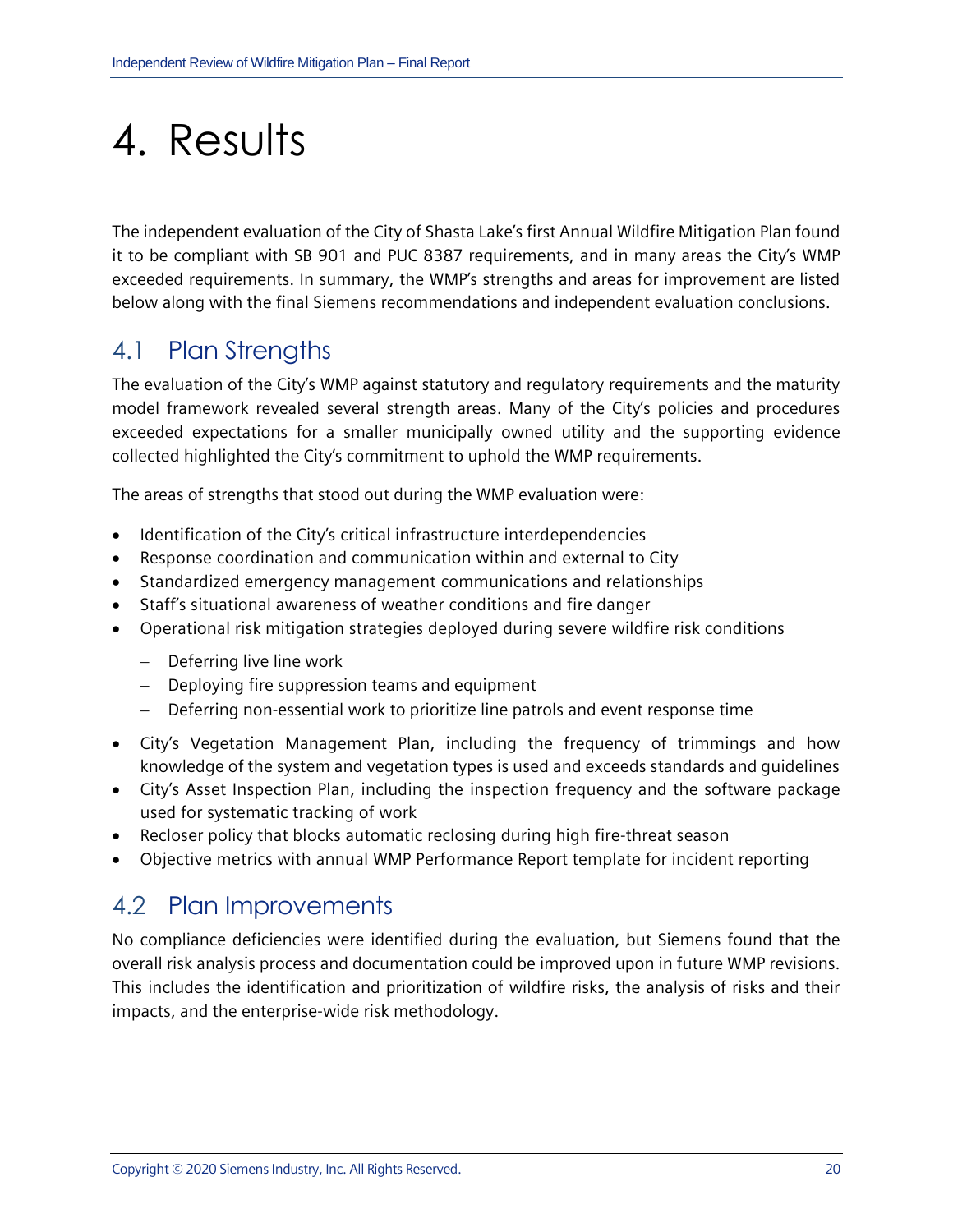## <span id="page-22-0"></span>4.3 Conclusion and Recommendations

After completing the Independent Evaluation, Siemens found that the City's WMP conforms to all PUC 8387 provisions.

In future WMP revisions, Siemens recommends that the City consider the following enhancements:

- Add more detail on wildfire mitigation responsibilities.
- Continue to annually monitor and update WMP objectives.
- Proactively adapt preventative strategies and policies as new information and technology become available.
- Monitor and analyze the documented metrics and use the trends and lessons learned to improve upon future WMP policies and event responses.
- Add details of WMP-specific response coordination.
- Document historic wildfire-related event details and their response coordination.
- Maintain historical data on event cause analysis and trends.
- Include a lessons-learned discussion on historical events and use to adapt WMP protocols.
- Consider risks and drivers additional to those listed for climate, terrain and vegetation.
- Document the wildfire risk priorities and include details on risk and impacts on electrical system.
- Document the methodology behind the identification and prioritization of wildfire risks.
- Add a risk analysis section to document the City's risk identification and risk mitigation plans.
- Document the processes and procedures used by City to track and address enterprise-wide risks.
- Include a service restoration procedure (outside of the WMP but referenced within the plan), including restoration after a fire event.
- Document and discuss the monitoring and audit process results, including the annual WMP Performance Report, the independent evaluation results, and any identified deficiencies or recommendations and the corrective actions.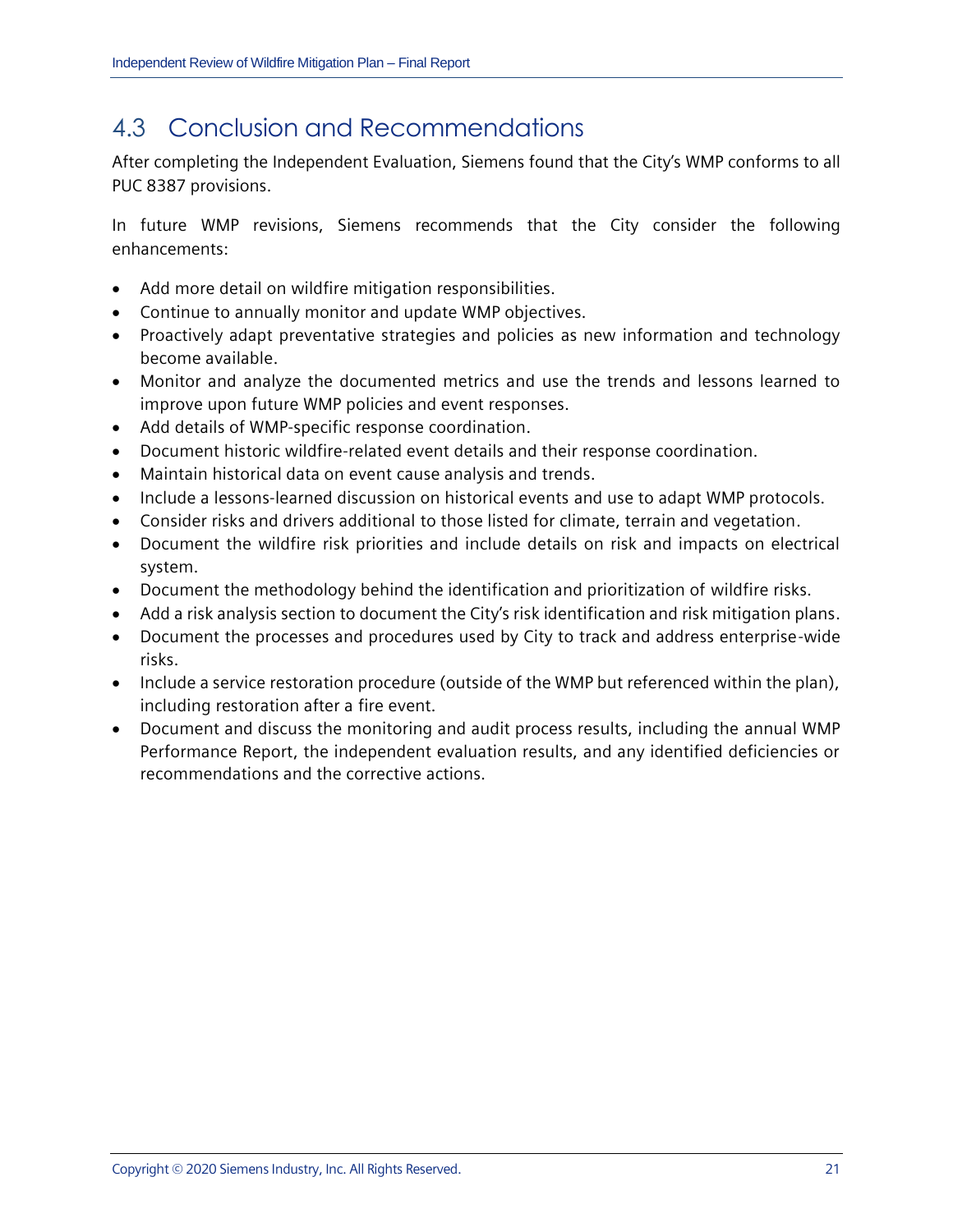## <span id="page-23-0"></span>Appendix A. Statutory Compliance Review Results Table

| <b>PUC</b><br><b>Section</b><br>8387 | <b>Requirement Description</b>                                                                                                                                                                                                                                                                                                                                                                                                                                                                                                                                                                                                                                                                                                  | <b>Category</b>                                   | <b>Compliance</b><br>Met?<br>(WMP Section)   |
|--------------------------------------|---------------------------------------------------------------------------------------------------------------------------------------------------------------------------------------------------------------------------------------------------------------------------------------------------------------------------------------------------------------------------------------------------------------------------------------------------------------------------------------------------------------------------------------------------------------------------------------------------------------------------------------------------------------------------------------------------------------------------------|---------------------------------------------------|----------------------------------------------|
| .a                                   | Each local publicly owned electric utility and electrical cooperative shall construct,<br>maintain, and operate its electrical lines and equipment in a manner that will<br>minimize the risk of wildfire posed by those electrical lines and equipment.                                                                                                                                                                                                                                                                                                                                                                                                                                                                        |                                                   | Out of<br>Independent<br>Evaluation<br>Scope |
| .b.1                                 | The local publicly owned electric utility or electrical cooperative shall, before January<br>1, 2020, prepare a wildfire mitigation plan. After January 1, 2020, a local publicly<br>owned electric utility or electrical cooperative shall prepare a wildfire mitigation plan<br>annually and shall submit the plan to the California Wildfire Safety Advisory Board on<br>or before July 1 of that calendar year. Each local publicly owned electric utility and<br>electrical cooperative shall update its plan annually and submit the update to the<br>California Wildfire Safety Advisory Board by July 1 of each year. At least once every<br>three years, the submission shall be a comprehensive revision of the plan. | Out of<br>Independent<br>Evaluation<br>Scope      |                                              |
| .b.2                                 | The wildfire mitigation plan shall consider as necessary, at minimum, all the following:                                                                                                                                                                                                                                                                                                                                                                                                                                                                                                                                                                                                                                        |                                                   |                                              |
| .b.2.A                               | An accounting of the responsibilities of persons responsible<br>for executing the plan.                                                                                                                                                                                                                                                                                                                                                                                                                                                                                                                                                                                                                                         | Accounting of<br>Responsibilities                 | <b>Yes</b><br>(Section III)                  |
| .b.2.B                               | The objectives of the wildfire mitigation plan.                                                                                                                                                                                                                                                                                                                                                                                                                                                                                                                                                                                                                                                                                 | Program Objectives                                | <b>Yes</b><br>(Section II)                   |
| .b.2.C                               | A description of the preventive strategies and programs to<br>be adopted by the local publicly owned electric utility or<br>electrical cooperative to minimize the risk of its electrical<br>lines and equipment causing catastrophic wildfires,<br>including consideration of dynamic climate change risks.                                                                                                                                                                                                                                                                                                                                                                                                                    | Preventative<br>Strategies and<br>Programs        | Yes<br>(Section V)                           |
| .b.2.D                               | A description of the metrics the local publicly owned electric<br>utility or electrical cooperative plans to use to evaluate the<br>wildfire mitigation plan's performance and the assumptions<br>that underlie the use of those metrics.                                                                                                                                                                                                                                                                                                                                                                                                                                                                                       | <b>Performance Metrics</b>                        | <b>Yes</b><br>(Section VIII.A)               |
| .b.2.E                               | A discussion of how the application of previously identified<br>metrics to previous wildfire mitigation plan performances<br>has informed the wildfire mitigation plan.                                                                                                                                                                                                                                                                                                                                                                                                                                                                                                                                                         | Previously Used<br><b>Metrics</b>                 | <b>Yes</b><br>(Section VIII.B)               |
| .b.2.F                               | Protocols for disabling reclosers and deenergizing portions<br>of the electrical distribution system that consider the<br>associated impacts on public safety, as well as protocols<br>related to mitigating the public safety impacts of those<br>protocols, including impacts on critical first responders and<br>on health and communication infrastructure.                                                                                                                                                                                                                                                                                                                                                                 | Recloser and De-<br><b>Energization Protocols</b> | <b>Yes</b><br>(Section<br>VIII.G/H)          |
| .b.2.G                               | Appropriate and feasible procedures for notifying a<br>customer who may be impacted by the deenergizing of<br>electrical lines. The procedures shall direct notification to all<br>public safety offices, critical first responders, health care<br>facilities,<br>and<br>operators<br>telecommunications<br>of<br>infrastructure with premises within the footprint of<br>potential deenergization for a given event.                                                                                                                                                                                                                                                                                                          | <b>Customer Notification</b><br>Procedures        | <b>Yes</b><br>(Section<br>VIII.H.2)          |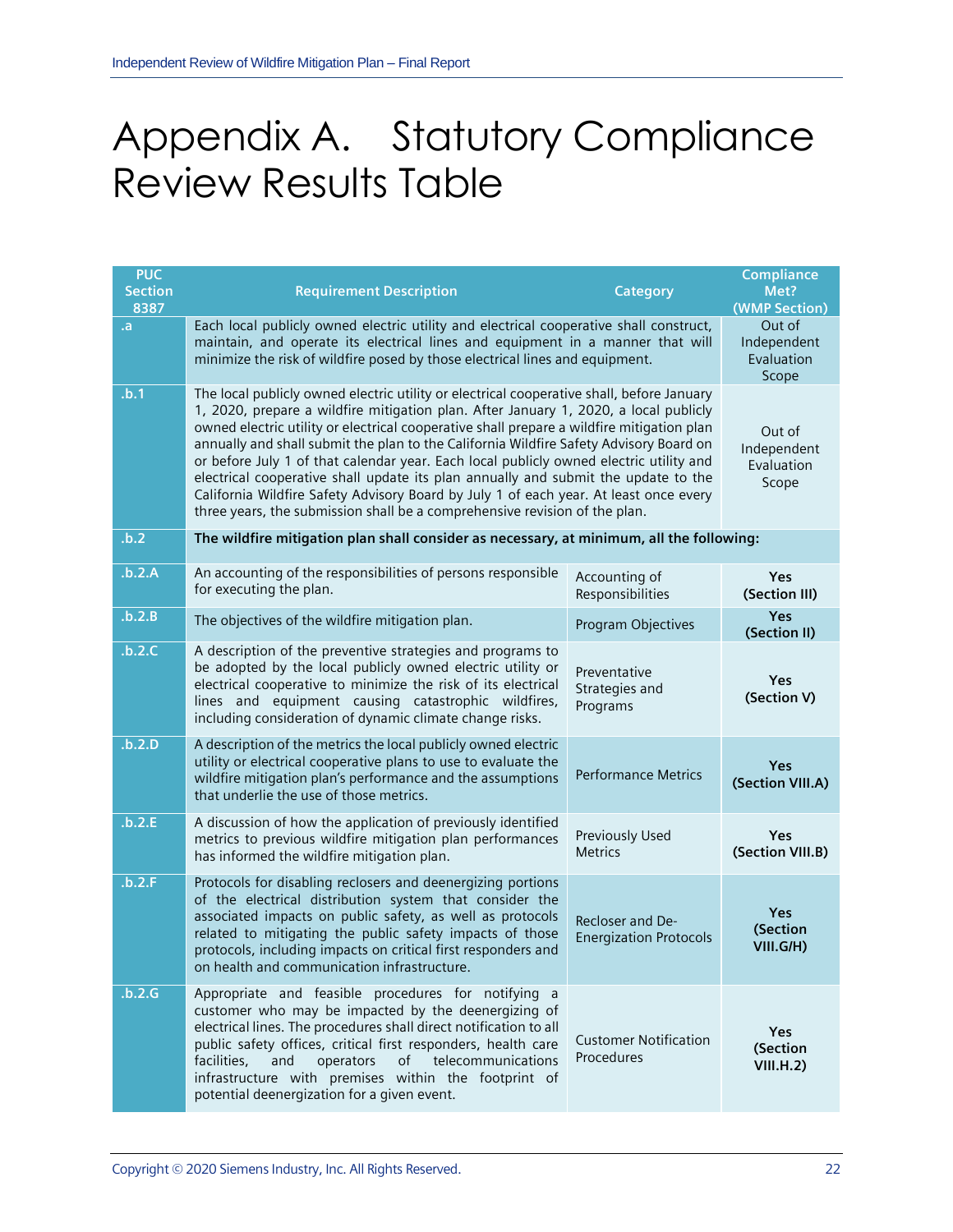| <b>PUC</b><br><b>Section</b><br>8387 | <b>Requirement Description</b>                                                                                                                                                                                                                                                                                                                                                                                                                                                                                                                                                                                                                                                                                                                         | Category                                                              | <b>Compliance</b><br>Met?<br>(WMP Section)   |
|--------------------------------------|--------------------------------------------------------------------------------------------------------------------------------------------------------------------------------------------------------------------------------------------------------------------------------------------------------------------------------------------------------------------------------------------------------------------------------------------------------------------------------------------------------------------------------------------------------------------------------------------------------------------------------------------------------------------------------------------------------------------------------------------------------|-----------------------------------------------------------------------|----------------------------------------------|
| .b.2.H                               | Plans for vegetation management.                                                                                                                                                                                                                                                                                                                                                                                                                                                                                                                                                                                                                                                                                                                       | Vegetation<br>Management Plan                                         | <b>Yes</b><br>(Section VIII.D)               |
| .b.2.1                               | Plans for inspections of the local publicly owned electric<br>utility's or electrical cooperative's electrical infrastructure.                                                                                                                                                                                                                                                                                                                                                                                                                                                                                                                                                                                                                         | Asset Inspections Plan                                                | Yes<br>(Section VIII.E)                      |
| .b.2.J                               | A list that identifies, describes, and prioritizes all wildfire<br>risks, and drivers for those risks, throughout the local<br>publicly owned electric utility's or electrical cooperative's<br>service territory. The list shall include, but not be limited to,<br>both of the following:<br>Risks and risk drivers associated with design,<br>(i)<br>construction, operation, and maintenance of the local<br>publicly owned electric utility's or electrical cooperative's<br>equipment and facilities<br>(ii) Particular risks and risk drivers associated with<br>topographic and climatological risk factors throughout the<br>different parts of the local publicly owned electric utility's or<br>electrical cooperative's service territory. | Wildfire Risks and<br><b>Drivers</b>                                  | Yes<br>(Section IV.A)                        |
| .b.2.K                               | Identification of any geographic area in the local publicly<br>owned electric utility's or electrical cooperative's service<br>territory that is a higher wildfire threat than is identified in<br>a commission fire threat map, and identification of where<br>the commission should expand a high fire-threat district<br>based on new information or changes to the environment.                                                                                                                                                                                                                                                                                                                                                                    | Wildfire Risks and<br><b>Drivers</b>                                  | Yes<br>(Section IV.C)                        |
| .b.2.L                               | A methodology for identifying and presenting enterprise<br>wide safety risk and wildfire-related risk.                                                                                                                                                                                                                                                                                                                                                                                                                                                                                                                                                                                                                                                 | Enterprise-wide Risk                                                  | <b>Yes</b><br>(Section IV.B)                 |
| .b.2.M                               | A statement of how the local publicly owned electric utility<br>or electrical cooperative will restore service after a wildfire.                                                                                                                                                                                                                                                                                                                                                                                                                                                                                                                                                                                                                       | <b>Damage Restoration</b>                                             | Yes<br>(Section VII)                         |
| .b.2.N                               | A description of the processes and procedures the local<br>publicly owned electric utility or electrical cooperative shall<br>use to do all the following:                                                                                                                                                                                                                                                                                                                                                                                                                                                                                                                                                                                             | Processes and<br>Procedures                                           | Yes<br>(Section VIII)                        |
| .b.2.N.i                             | Monitor and audit the implementation of the wildfire<br>mitigation plan.                                                                                                                                                                                                                                                                                                                                                                                                                                                                                                                                                                                                                                                                               | <b>WMP Monitoring and</b><br><b>Audit Plan</b>                        | Yes<br>(Section VIII.C)                      |
| .b.2.N.ii                            | Identify any deficiencies in the wildfire mitigation plan or its<br>implementation and correct those deficiencies.                                                                                                                                                                                                                                                                                                                                                                                                                                                                                                                                                                                                                                     | <b>WMP Deficiency</b><br>Identification and<br><b>Correction Plan</b> | Yes<br>(Section VIII.D)                      |
| .b.2.N.iii                           | Monitor and audit the effectiveness of electrical line and<br>equipment inspections, including inspections performed by<br>contractors, that are carried out under the plan, other<br>applicable statutes, or commission rules.                                                                                                                                                                                                                                                                                                                                                                                                                                                                                                                        | Asset Inspection<br><b>Effectiveness Monitor</b><br>and Audit Plan    | Yes<br>(Section VIII.E)                      |
| .b.3                                 | The local publicly owned electric utility or electrical cooperative shall, on or before<br>January 1, 2020, and not less than annually thereafter, present its wildfire mitigation<br>plan in an appropriately noticed public meeting. The local publicly owned electric<br>utility or electrical cooperative shall accept comments on its wildfire mitigation plan<br>from the public, other local and state agencies, and interested parties, and shall verify<br>that the wildfire mitigation plan complies with all applicable rules, regulations, and<br>standards, as appropriate.                                                                                                                                                               |                                                                       | Out of<br>Independent<br>Evaluation<br>Scope |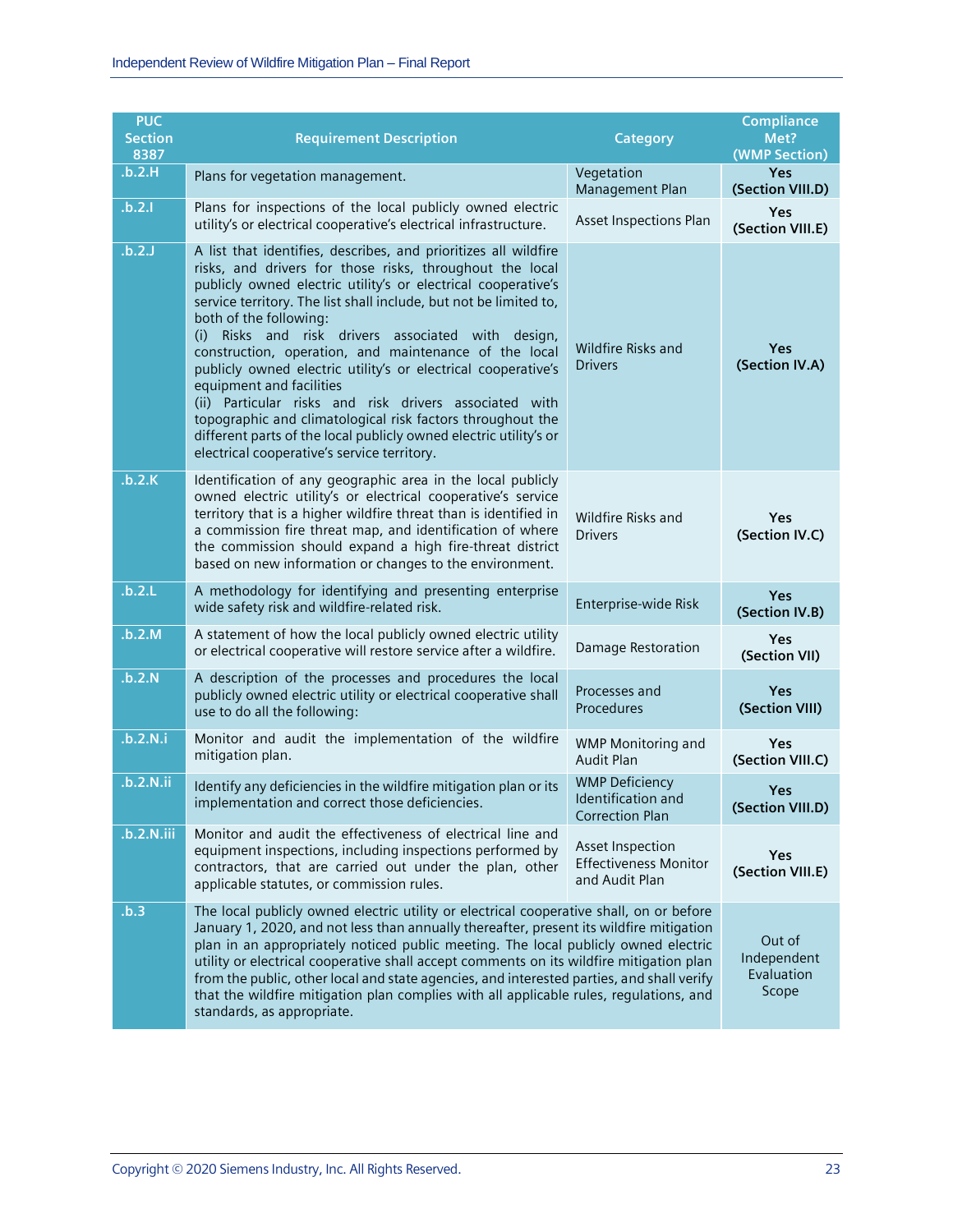| <b>PUC</b><br><b>Section</b><br>8387 | <b>Requirement Description</b>                                                                                                                                                                                                                                                                                                                                                                                                                                                                                                                                                                                                | Category | <b>Compliance</b><br>Met?<br>(WMP Section) |
|--------------------------------------|-------------------------------------------------------------------------------------------------------------------------------------------------------------------------------------------------------------------------------------------------------------------------------------------------------------------------------------------------------------------------------------------------------------------------------------------------------------------------------------------------------------------------------------------------------------------------------------------------------------------------------|----------|--------------------------------------------|
|                                      | The local publicly owned electric utility or electrical cooperative shall contract with a<br>qualified independent evaluator with experience in assessing the safe operation of<br>electrical infrastructure to review and assess the comprehensiveness of its wildfire<br>mitigation plan. The independent evaluator shall issue a report that shall be made<br>available on the internet website of the local publicly owned electric utility or<br>electrical cooperative, and shall present the report at a public meeting of the local<br>publicly owned electric utility's or electrical cooperative's governing board. |          | Yes<br>(Section IX)                        |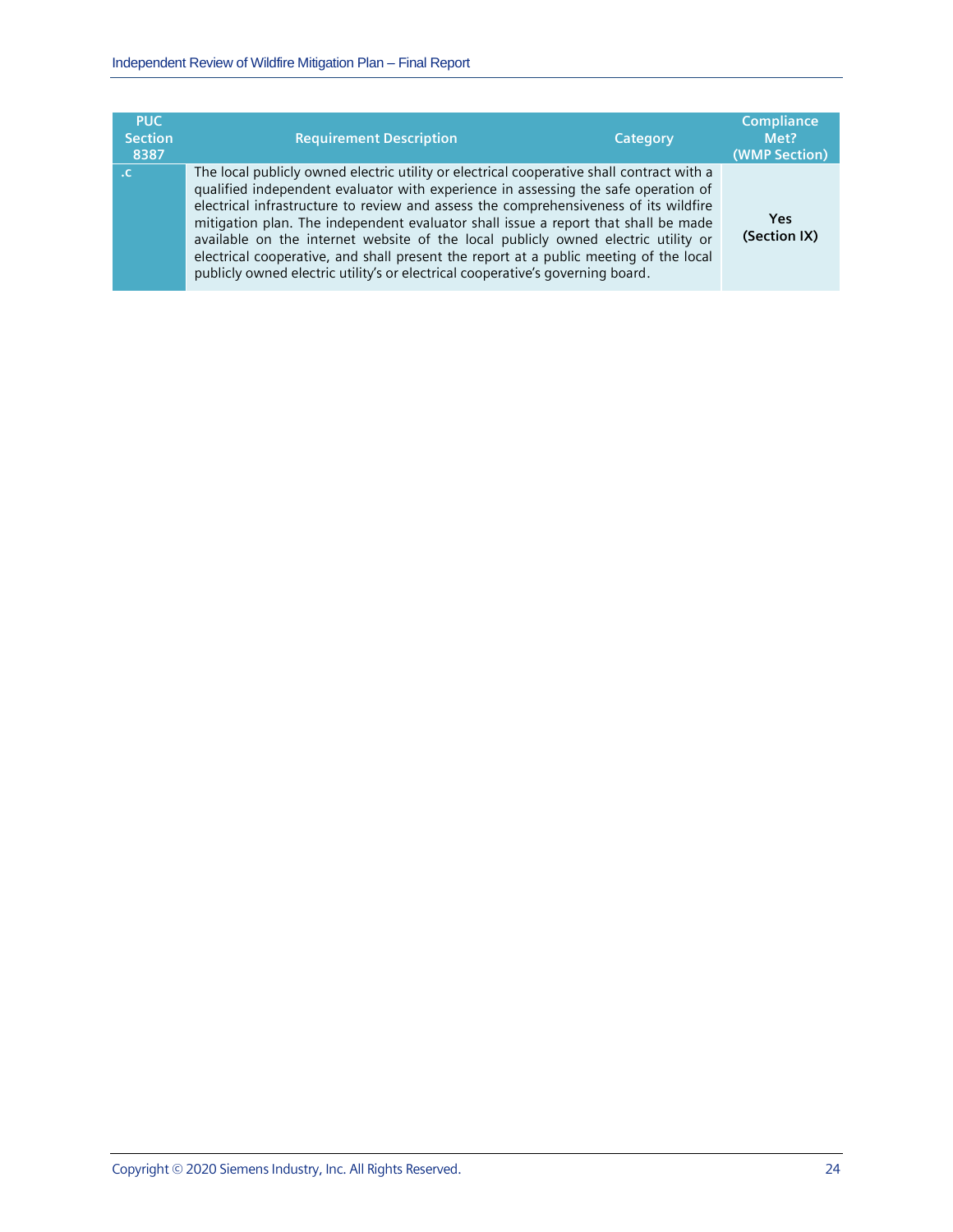## <span id="page-26-0"></span>Appendix B. Capability Maturity Model Analysis Results Table

| <b>Scoring Key</b> | Interpretation         |
|--------------------|------------------------|
| $1 - 3$            | Good to Best Practice  |
| 4-6                | Consider Improvement   |
| 7-9                | Improvement Vital      |
| $>=10$             | Unacceptable           |
|                    | Additional to PUC 8387 |

|                                         | City of Shasta Lake's Wildfire Mitigation Plan: Capability Maturity Model (CMM) Scorecard* |                                                                                                                                                                                                                                |                |                                                                                                                                                                                                                                                                                               |                                                                                                                                                       |  |  |
|-----------------------------------------|--------------------------------------------------------------------------------------------|--------------------------------------------------------------------------------------------------------------------------------------------------------------------------------------------------------------------------------|----------------|-----------------------------------------------------------------------------------------------------------------------------------------------------------------------------------------------------------------------------------------------------------------------------------------------|-------------------------------------------------------------------------------------------------------------------------------------------------------|--|--|
| Item#                                   | Category                                                                                   | <b>Components</b>                                                                                                                                                                                                              | <b>Score</b>   | <b>Target vs. Current State Gaps</b>                                                                                                                                                                                                                                                          | <b>Actions</b>                                                                                                                                        |  |  |
| $\mathbf 1$                             | Responsible<br>Parties                                                                     | Generic city roles and<br>responsibilities.<br>Electric Department's fire/wildfire<br>responsibilities list.<br>(WMP Section III)                                                                                              | $\overline{4}$ | <b>Current: 8 bullets listed to summarize WMP</b><br>responsibilities<br>Target: Clarify and assign individual<br>responsibilities within the Electric Department                                                                                                                             | Add WMP-focused<br>responsibilities.<br>Assign<br>responsibilities to<br>individual City staff.                                                       |  |  |
| Program<br>$\overline{2}$<br>Objectives |                                                                                            | List and discussion on 3 WMP<br>obiectives<br>(WMP Section II)                                                                                                                                                                 | 3              | <b>Current:</b> Clear objectives. Actions to achieve goals<br>are addressed<br>Target: Continually evaluate if WMP meets<br>objectives and update objectives as necessary.                                                                                                                    | No further action<br>identified. Continue<br>to monitor and<br>update objectives.                                                                     |  |  |
| 3                                       | Preventative<br><b>Strategies</b>                                                          | List and discussion on 8<br>strategies.<br>(WMP Section V)                                                                                                                                                                     | $\overline{2}$ | <b>Current:</b> Comprehensive policies and evidence of<br>implementing recloser policy, deenergization<br>policy, weather monitoring, vegetation<br>management, asset inspections.<br>Target: Continue to improve strategies from risk<br>analysis, event cause analysis and lessons learned. | Proactively adapt<br>strategies and<br>policies.                                                                                                      |  |  |
| 4                                       | Performance<br><b>Metrics</b>                                                              | List and discussion on 2 metrics<br>and the assumptions made: # of<br>wires down; and # of ignitions.<br>(WMP Section VIII.A)                                                                                                  | 3              | Current: Clear and qualitative metrics. Annual<br>Performance Report document for tracking.<br>Target: Use the documented data to learn and<br>improve WMP, not just report and move on.                                                                                                      | Use the documented<br>data for lessons<br>learned and to<br>improve upon future<br>event responses and<br>WMP policies.                               |  |  |
| 5                                       | Previously<br>Utilized<br><b>Metrics</b>                                                   | Statement that WMP will be<br>updated based on future metric<br>data collected.<br>Discussion on first version of<br>WMP and limited historical data.<br>(WMP Section VIII.B)                                                  | $\overline{4}$ | <b>Current: Limited historical records.</b><br>Target: Document, track and analyze event<br>metrics and adjust WMP accordingly. Add<br>discussion on outcomes in next WMP.                                                                                                                    | Include discussion<br>on historical events.<br>their metrics, and<br>how lessons learned<br>have impacted<br>policy and<br>operations in next<br>WMP. |  |  |
| 6                                       | Response<br>Coordination                                                                   | Generic discussion on City's<br>departments and emergency<br>response agencies coordination.<br>External communication for<br>emergency events.<br>Critical infrastructure<br>interdependencies discussed.<br>(WMP Section II) | $\overline{4}$ | Current: Coordination between City departments;<br>Standardized Emergency Management System<br>("SEMS") Regulations; General Electric Department<br>Coordination with Water and Sewage operations.<br>Target: Specifics on coordination for wildfire<br>events                                | Add details of WMP-<br>specific coordination<br>and response<br>coordination for<br>wildfire event.                                                   |  |  |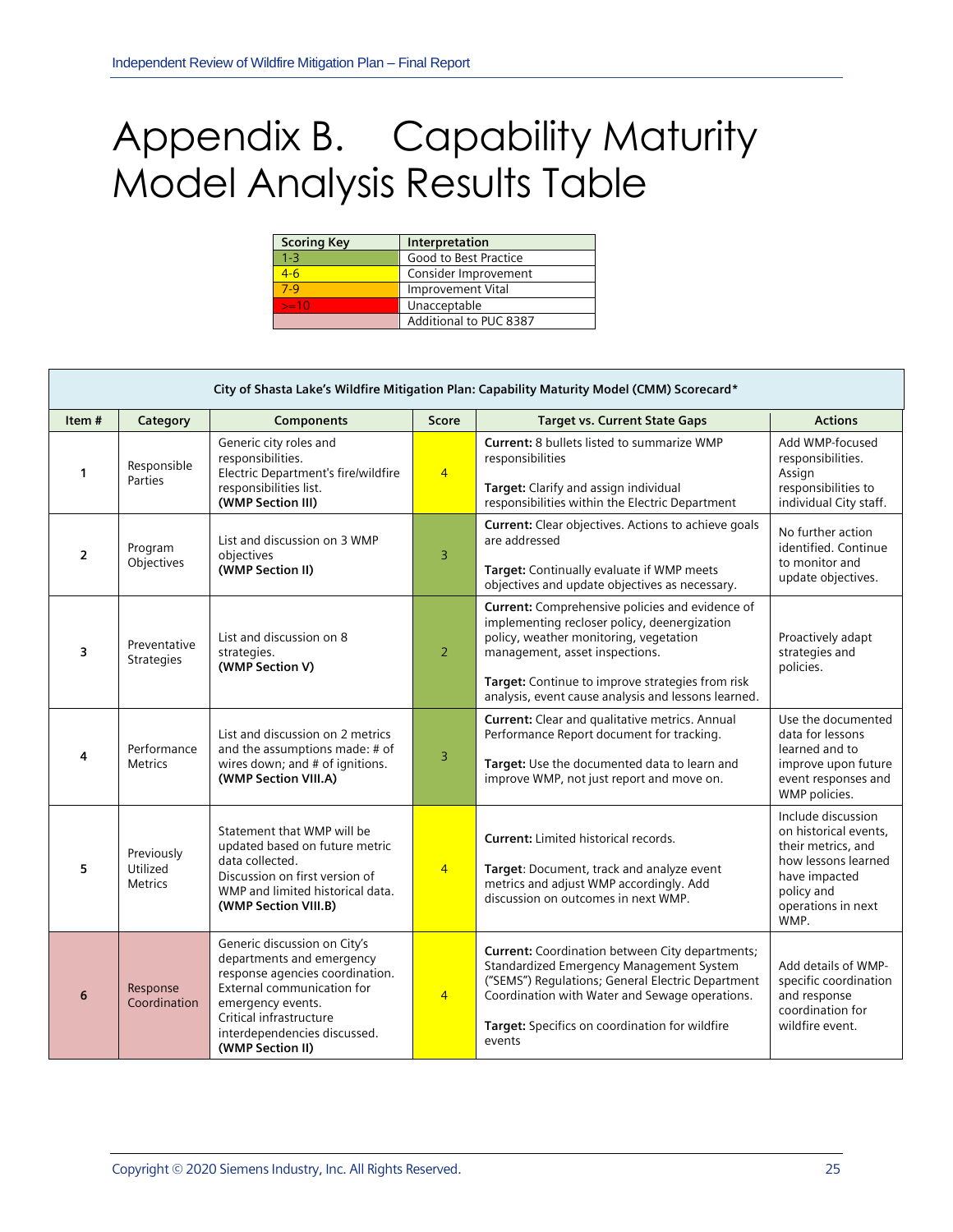$\sqrt{2}$ 

|                      | City of Shasta Lake's Wildfire Mitigation Plan: Capability Maturity Model (CMM) Scorecard* |                                                                                                                                                                                                                                                                                                                   |                 |                                                                                                                                                                                                                                                                                                                                                                                                                                                                            |                                                                                                                                                                                     |
|----------------------|--------------------------------------------------------------------------------------------|-------------------------------------------------------------------------------------------------------------------------------------------------------------------------------------------------------------------------------------------------------------------------------------------------------------------|-----------------|----------------------------------------------------------------------------------------------------------------------------------------------------------------------------------------------------------------------------------------------------------------------------------------------------------------------------------------------------------------------------------------------------------------------------------------------------------------------------|-------------------------------------------------------------------------------------------------------------------------------------------------------------------------------------|
| Item $#$<br>Category |                                                                                            | <b>Components</b>                                                                                                                                                                                                                                                                                                 | Score           | <b>Target vs. Current State Gaps</b>                                                                                                                                                                                                                                                                                                                                                                                                                                       | <b>Actions</b>                                                                                                                                                                      |
| $\overline{7}$       | Recloser and<br>De-<br>Energizing<br>Protocols                                             | Recloser blocking policy and<br>system de-energization policy<br>listed and discussed.<br>(WMP Section V.G and V.H)                                                                                                                                                                                               | 2               | Current: Automatic reclosing disabled from May 1<br>until November 30. System de-energized when<br>directed by authorities. Does not proactively de-<br>energize during high fire threat periods based on<br>the safety impacts to the City's water supply.<br>Target: Continue to implement protocols and<br>adapt from lessons learned as applicable.                                                                                                                    | Include discussion<br>on past system<br>recloser blocking<br>and system de-<br>energization events.<br>Adapt protocols<br>based on lessons<br>learned.                              |
| 8                    | Customer<br>Notification<br>Procedures                                                     | Discussion on customer<br>communication for emergency<br>and planned outages.<br>(WMP Section V.H.2)                                                                                                                                                                                                              | $\overline{3}$  | <b>Current:</b> Websites and social media for<br>emergency events. Phone call in advance and<br>follow up call for planned outages.<br>Target: n/a                                                                                                                                                                                                                                                                                                                         | No further action<br>identified at this<br>time.                                                                                                                                    |
| 9                    | Vegetation<br>Management<br>Plans                                                          | Vegetation Management Plan<br>(VMP) standards and guidelines.<br>VMP includes inspections, tree<br>pruning, directional pruning, tree<br>removal, vines removal, ground-<br>level equipment policy, herbicide<br>management, transmission right-<br>of-way, and standards and<br>guidelines.<br>(WMP Section V.D) | $\overline{2}$  | Current: VMP standards set according to relevant<br>state requirements and recommendations. VMP is<br>updated as practices and technology evolve.<br>Vegetation management's frequency and line<br>clearance exceeds requirements. Use technology<br>and knowledge of vegetation to prioritize and<br>maintain vegetation trimming schedules.<br>Target: n/a                                                                                                               | No further action<br>identified at this<br>time.                                                                                                                                    |
| 10                   | Electrical<br>Line and<br>Equipment<br>Inspection<br>Effectiveness<br>Plan                 | Asset Inspect Plan (AIP) standards<br>and guidelines.<br>Policy and procedure document.<br>Describes plan to monitor<br>effectiveness.<br>(WMP Section V.E, VIII.E)                                                                                                                                               | 3               | Current: AIP document outlines policies set<br>according to relevant statutes and standards.<br>12KV and 115KV line inspections frequency<br>exceeds recommended requirement<br>(Transmission 2x/yr and distribution 1x/yr).<br>Routine inspections and post-maintenance<br>inspections are documented in the City's<br>Distribution Inspection Software (Partner).<br>Target: Continue to use available technology and<br>knowledge of electrical system for inspections. | No further action<br>identified at this<br>time.                                                                                                                                    |
| 11                   | ID and<br>Prioritization<br>of Wildfire<br>Risks                                           | List of key wildfire risk factors<br>(topographic and climatological)<br>(WMP Section IV)                                                                                                                                                                                                                         | $6\overline{6}$ | Current: 6 risk factors are listed but the system<br>risks are not explicitly discussed or prioritized.<br>Risks focus on climate, weather conditions,<br>terrain, and vegetation management.<br>Target: Explicitly document the ID and<br>prioritization of system risks and system impacts.                                                                                                                                                                              | Document the risk<br>priority. Include<br>details on risk and<br>impacts on electrical<br>system. Use the Risk<br>Analysis (CMM Item<br>$#12$ ).                                    |
| 12                   | <b>Risk Analysis</b><br>and Drivers                                                        | Risk analysis not documented in<br>WMP.<br>Components can include: ID,<br>Analysis, Prioritization,<br>Mitigation, Informed Investment<br>Decision, Monitoring<br>(n/a)                                                                                                                                           | $\overline{7}$  | Current: WMP lists and considers wildfire risks as<br>required by the PUC statutes.<br>Target: Document risk analysis in WMP to<br>enhance awareness on wildfire risks and impacts<br>and further inform the City's mitigation actions<br>and preventative strategies. (Supplemental to<br>CMM Item #11)                                                                                                                                                                   | Include system risk<br>analysis. List and<br>prioritize risks.<br>Discuss impacts and<br>mitigating actions.<br>Include discussion<br>on historical events<br>and a cause analysis. |
| 13                   | Adequately<br>Sized and<br><b>Trained</b><br>Workforce                                     | Discussion on Electrical<br>Department workforce training<br>(WMP Section V.F)                                                                                                                                                                                                                                    | 3               | <b>Current: Workforce training for Electric</b><br>Department that includes the WMP's content,<br>proper use of fire extinguishers, and briefings on<br>potential ignitions, environmental conditions, and<br>other safety procedures.<br>Target: n/a                                                                                                                                                                                                                      | No further action is<br>identified at this<br>time.                                                                                                                                 |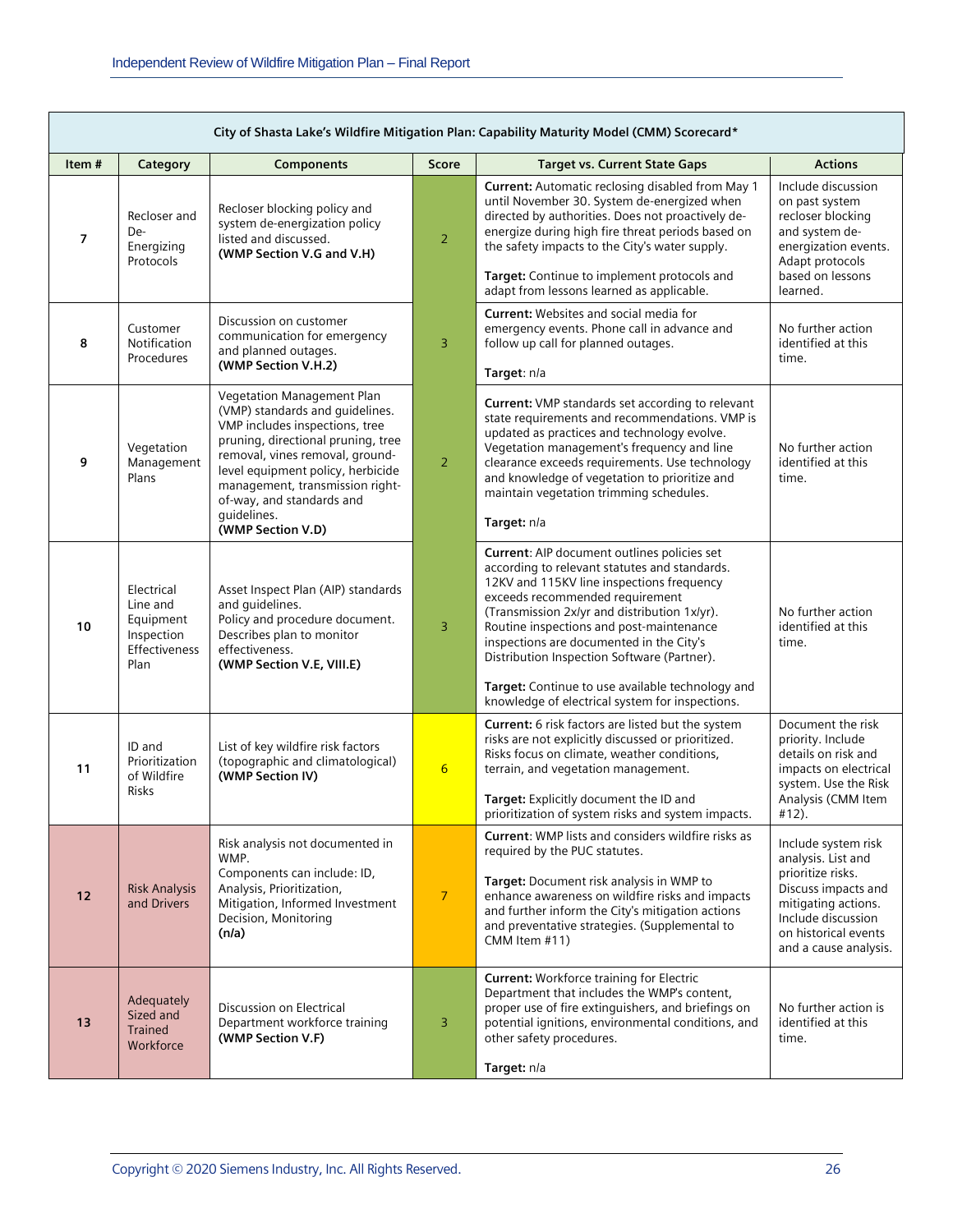Е

|       | City of Shasta Lake's Wildfire Mitigation Plan: Capability Maturity Model (CMM) Scorecard* |                                                                                                                                                                                   |                |                                                                                                                                                                                                                                                                                                                                                                                                              |                                                                                                                |  |
|-------|--------------------------------------------------------------------------------------------|-----------------------------------------------------------------------------------------------------------------------------------------------------------------------------------|----------------|--------------------------------------------------------------------------------------------------------------------------------------------------------------------------------------------------------------------------------------------------------------------------------------------------------------------------------------------------------------------------------------------------------------|----------------------------------------------------------------------------------------------------------------|--|
| Item# | Category                                                                                   | <b>Components</b>                                                                                                                                                                 | <b>Score</b>   | <b>Target vs. Current State Gaps</b>                                                                                                                                                                                                                                                                                                                                                                         | <b>Actions</b>                                                                                                 |  |
| 14    | Integration<br>wl<br>Enterprise-<br>Wide Risk                                              | Lists identified enterprise-wide<br>risks.<br>Statement that commits the City<br>to address and present any<br>known risks from assessment.<br>(WMP Section IV.B)                 | $\overline{4}$ | <b>Current:</b> WMP lists and considers risks factors and<br>conditions. States that the City will use a<br>methodology to track and report risks. Section II<br>discusses the City's enterprise coordination.<br>Target: Documented process to track and address<br>risks within the City. Include details of the<br>identification and notification procedure for<br>enterprise safety and wildfire risks. | Document the<br>processes and<br>procedures used by<br>City to track and<br>address enterprise-<br>wide risks. |  |
| 15    | Damage<br>Restoration<br>Plan                                                              | Discussion on restoration plan<br>after outages<br>(WMP Section VII)                                                                                                              | $\overline{3}$ | <b>Current:</b> Maintains a policy where system stays<br>de-energized until a crew is dispatched, and the<br>system is manually inspected. Monitors process<br>through SCADA and AMI system.<br>Target: Document step-by-step restoration<br>process. Describe restoration after a fire event.                                                                                                               | Document step-by-<br>step restoration<br>process. Include a<br>focus on restoration<br>after a fire event.     |  |
| 16    | Monitoring<br>and Audit<br>Plan for WMP                                                    | Discussion on the City's plans to<br>monitor and review WMP.<br>Includes: Performance Reporting,<br>Annual City Council review,<br>Independent Evaluation (WMP<br>Section VIII.C) | 3              | <b>Current:</b> Submit and present the WMP for annual<br>review. Prepare the annual Performance Report on<br>documented metrics. Contracting with an<br>independent evaluator to audit the report and<br>present findings.<br>Target: Incorporate learnings from historical data<br>and events to continually improve WMP.                                                                                   | Include discussion<br>on the annual<br>Performance Report<br>and review results.                               |  |
| 17    | Deficiency ID<br>and<br>Correction<br>Plan                                                 | Discussion on ID and correction<br>plan.<br>Responsibility assignment.<br>(WMP Section VIII.D)                                                                                    | 3              | <b>Current: Staff evaluates WMP current practices</b><br>and procedures and recommends improvements.<br>Electric Utility Director responsible to present<br>deficiencies to City Council. Update WMP with<br>changes annually.<br>Target: Document any recommendations and<br>deficiencies. Discuss updates to WMP.                                                                                          | Document any<br>recommendations<br>and deficiencies.<br>Discuss updates or<br>changes to WMP.                  |  |

\*The CMM framework scorecard is used based on the template referenced by the Multi-Task Consulting Services Agreement between NCPA and Siemens Industry, Inc. and the scope of work for The City of Shasta Lake's Wildfire Mitigation Plan Independent Evaluation Services. Any categories that were found irrelevant or not applicable to small municipal utilities have been removed from the template for this analysis.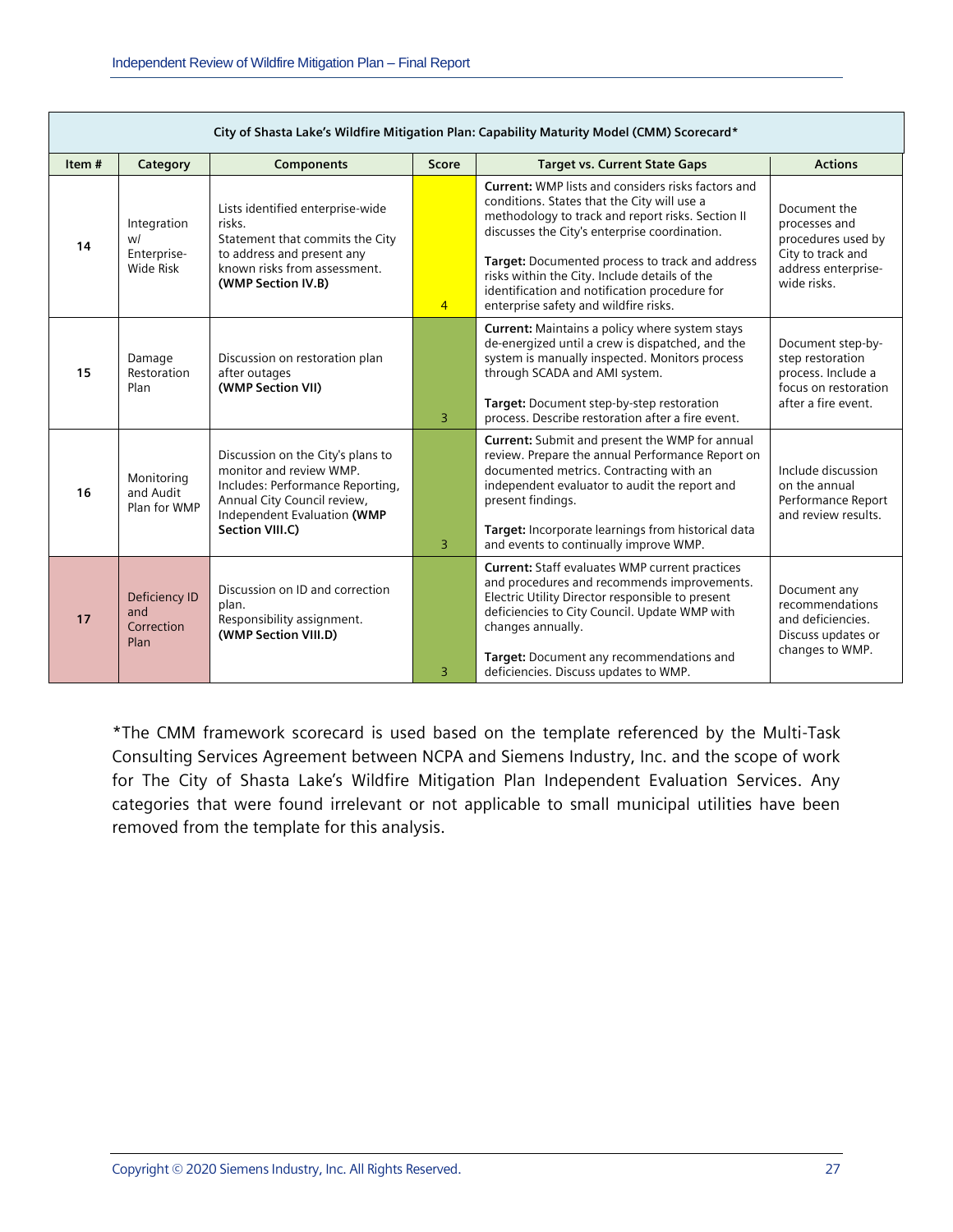## <span id="page-29-0"></span>Appendix C. Independent Review Consultant Experience

The following is a sample of project experience of Independent Review Consultant:

**Los Angeles Department of Water and Power:** Siemens EBA performed an independent review of the LADWP Wildfire Mitigation Plan and previewed a summary of the report with the LADWP board. The report assessed compliance with regulatory requirements and offered feedback and recommendations to improve the plan for the purpose of reducing wildfire risks in the LADWP service territory.

**Hawaii Electric Company:** Siemens EBA facilitated a stakeholder group for HECO to determine resilience priorities for the grid for the state, including mitigation of wildfire, hurricane, tsunami, earthquake and other risks. The final report was published and served as an input to system integrated planning that will incorporate resilience and risk mitigation.

**Alliant Energy:** Analysis and Recommendations for Improving Overhead Lines Lightning Performance and Quality of Supply to Alliant's Industrial Customers: Analyzed the lightning performance of Alliant's 69 kV power network located in Cedar Rapids, IA, and investigated methods for its improvement. Additional investigations for improvement of industrial equipment voltage sag ride-through capability were performed and recommendations were provided. Assisted Alliant Energy to plan a voltage sag monitoring campaign.

**Freeport Electric:** Analysis of Pipeline Induced Voltages due to the 69 kV Underground Line between Freeport's Power Plant #2 and LIPA's Bellmore Substation: Siemens analyzed the electromagnetic compatibility between these underground installations which are in Long Island, NY. Simulations were performed for electric line operation under steady-state and short-circuit conditions. Regarding the investigation of potential risks to people and installations, the pipelineto-ground induced voltage profile was calculated and compared to typically acceptable safety limits. Recommendations against unacceptable disturbances were provided.

#### NERC MOD-025, -026 and -027 Compliance – Various Clients

Siemens PTI has performed compliance related testing and model validation for numerous utilities (cooperatives, municipalities, IOU and IPPs) across the US. Siemens PTI has performed testing and model validation in relation to MOD-025, -026 and -027 for over 50 power plants representing more than 15,300 MVA installed capacity.

#### CIP-014-1 Dynamics Study Support and Training – Lincoln Electric System

Lincoln Electric System (LES) was prepared to evaluate its steady-state CIP-014-1 compliance but needed an organization knowledgeable in performing studies on the eastern interconnection and